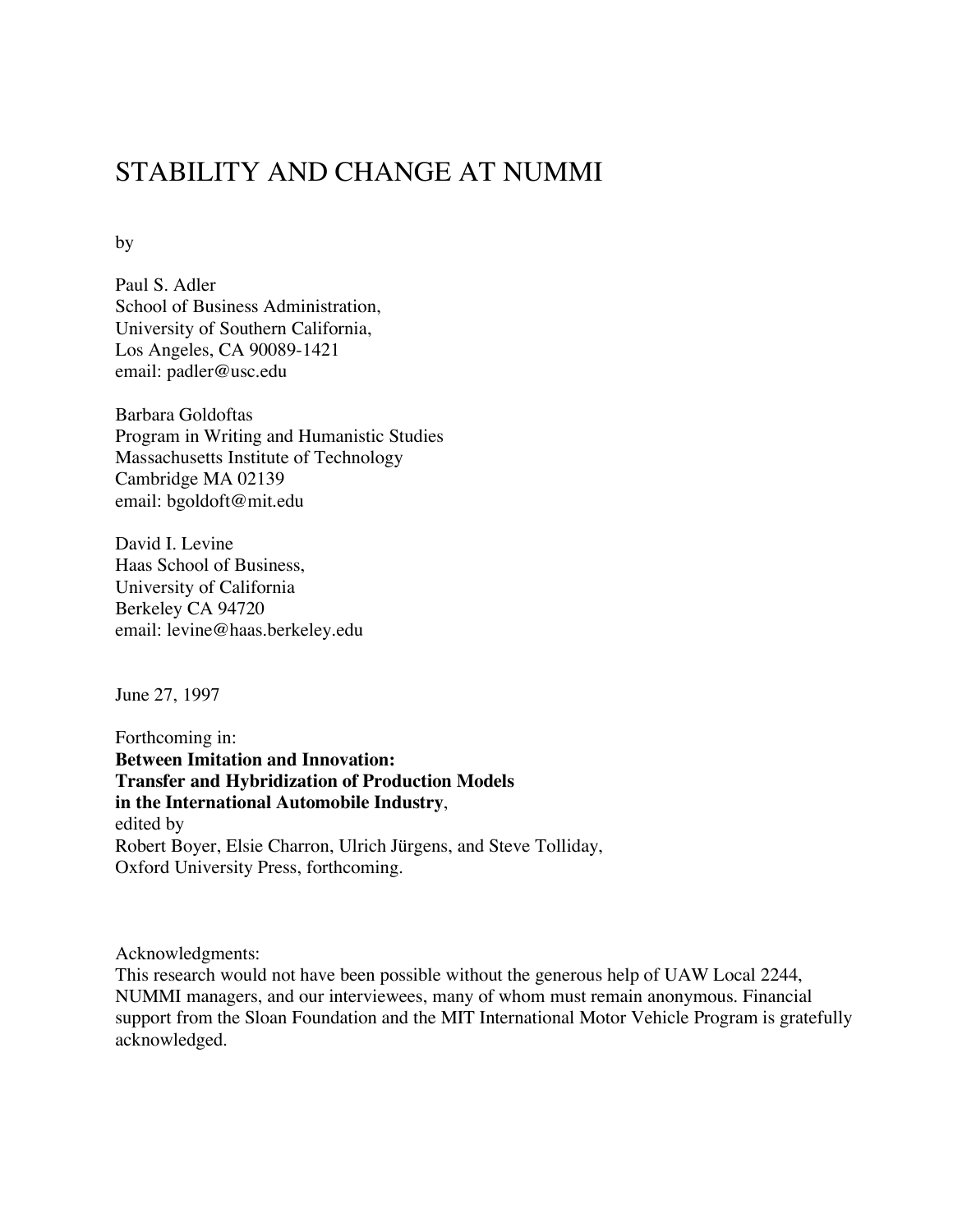# STABILITY AND CHANGE AT NUMMI

Japanese auto manufacturers achieved great success in world export markets during the 1970s. This success lead to trade conflicts with the United States, and in an attempt to defuse these conflicts, many Japanese auto firms decided to build North American plants. The Japanese companies' export success was often attributed to their highly effective production system — later it would be labeled "lean." Two questions were thus posed. First, could this Japanese lean production system be effective in the US "transplants," or did its effectiveness depend on a Japanese context? Second, to what extent would firms implement this system, or would they adapt it to the very different social context of the US?

The transplants thus constitute an unusual natural experiment for organizational theory. Two broad types of theoretical predictions have been formulated. The first type anticipates that the transplants would closely resemble their parent organizations because the challenges facing the modern capitalist firm are essentially similar across a broad range of settings, and the progressive rationalization of management structures and processes reveals "best practices" — in this case, the lean production system — that are substantially context-independent (Hayes and Wheelwright, 1984; Womack, Jones and Roos, 1990). The second type of prediction anticipates that the transplants would look very different from their Japanese parents and far more like US organizations, because the effectiveness of such complex social practices as lean production depends critically on their fit with the broader social, institutional, and cultural patterns (Cole, 1971; Nakane, 1970; Maurice, Sorge and Warner, 1980).

This chapter explores the issues raised in this debate through an analysis of one transplant, NUMMI, a Toyota/General Motors joint venture in northern California. NUMMI is an interesting plant to study in the light of this theoretical debate because its day-to-day operations were under Toyota control, and NUMMI represented one of the first attempts to export the Toyota production system — the exemplar of lean production — outside of Asia. Research on NUMMI and on other North American transplants has found that in practice, the organizational forms and policies of the transplants have been shaped by both best practices and societal effects, and that the result is typically something of a "hybrid" between home and host country practices (Abo, 1994; Florida and Kenney, 1991; Adler, forthcoming (a)). More specifically, as we will show below, NUMMI made very few changes to the Toyota production system itself, while other elements of Toyota's management system — most notably, in human resource management and industrial relations were hybridized with elements of the host country's traditional approaches.

NUMMI's initial configuration proved very successful, as NUMMI rapidly achieved worldclass levels of productivity and quality. However, at NUMMI as at other transplants, a number of tensions — most notably in union-management relations — have surfaced over the intervening years, prompting observers to wonder whether their initial organizational designs are stable. The term "hybridization" does not only denote a state; it may also refer to an ongoing process. Whence the question addressed in the present study: Were subsequent changes at NUMMI evidence of such an on-going process of hybridization, and if so, how should we characterize the underlying vector of change? Has NUMMI been drawn towards a more American model — consistent with the societal effects position — or towards a more Japanese model — consistent with the best practices position? Or again, perhaps NUMMI was creating a new synthesis distinct from both the reference model? The possibility of a new synthesis is particularly interesting because the Toyota production system itself has been described as a synthesis between Ford's mass production and Japanese setting (Cusumano, 1989).

This chapter therefore contrasts NUMMI's initial configuration with its subsequent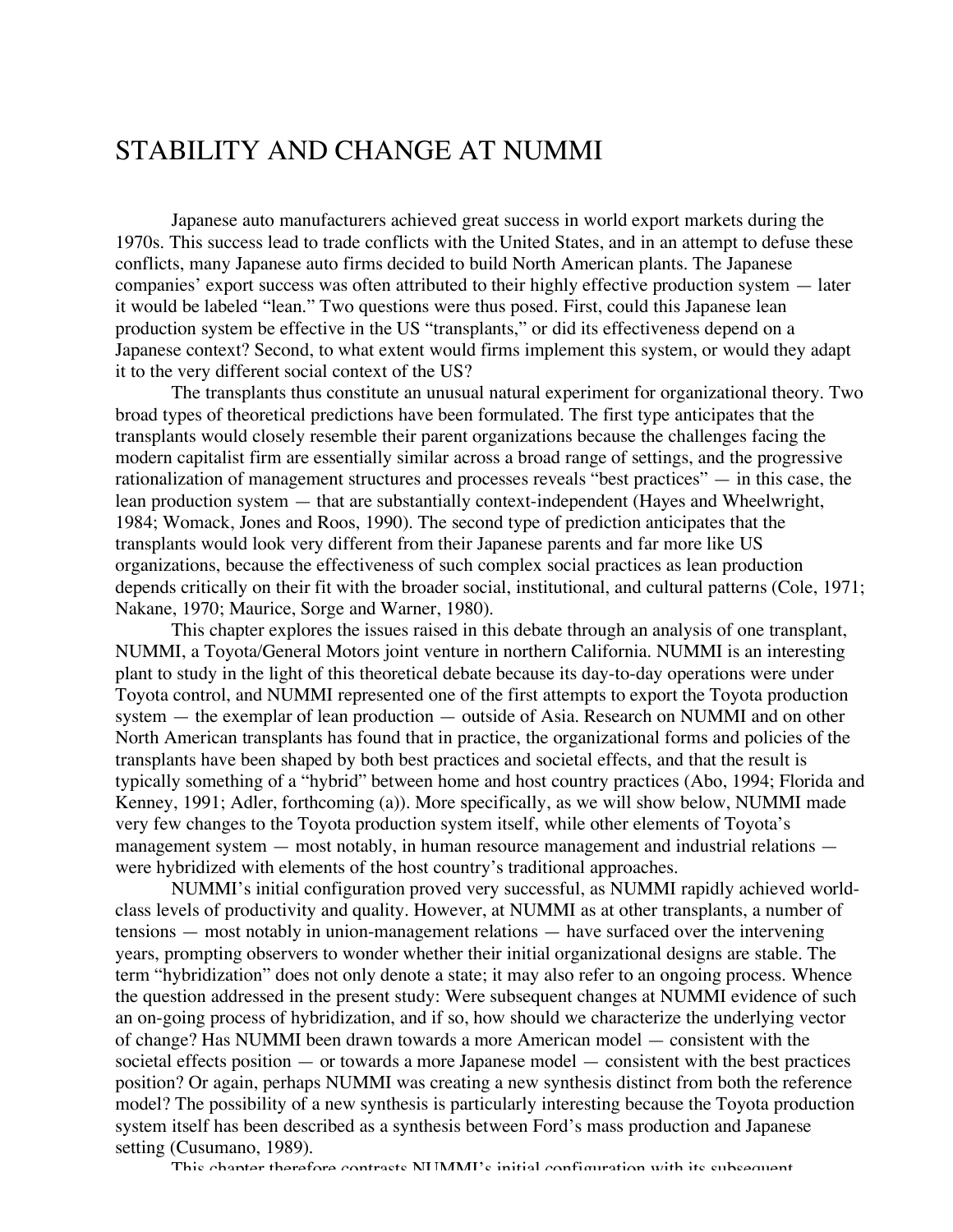data and an analysis of the sequence of collective bargaining agreements between 1985 and 1994. The third section analyzes in more detail the circumstances surrounding one of the more notable changes in NUMMI's management system, a change relative to the governance of ergonomics issues. A findings section summarizes our analysis of the extent and nature of the post-start-up hybridization process, and a conclusion suggests some more generalizable implications.

# **NUMMI: THE INITIAL CONFIGURATION**

## **Laying the foundations**

NUMMI was formed in 1983 as a joint venture between General Motors and Toyota. For Toyota, the establishment was the first step in a strategy designed to alleviate trade frictions by establishing plants in the US. NUMMI, as the first of several projected plants, would not only contribute its own economic and political benefits, but would also help Toyota learn about US suppliers and labor. For its part, General Motors wanted to learn about Japanese manufacturing systems, and they needed a small car to fill a competitive weakness in their product line. Toyota contributed \$100 million in cash, took responsibility for the plant's day-to-day operations, and provided the design of the plant's main product, the Nova, a variant of the Corolla. GM contributed the facility and was responsible for marketing the new vehicle. As an independent California corporation, NUMMI raised the remaining \$250 million needed to prepare the plant for production.

The Federal Trade Commission studied closely the proposed venture. As a joint venture between the largest US and the largest Japanese auto firms, it had possible antitrust implications. Moreover, Ford and Chrysler filed a lawsuit attempting to block it. In 1984, the FTC approved the formation of the company, but limited its lifetime to 12 years. (In November 1993, this sunset clause was vacated.) In 1985, a settlement was reached with Ford and Chrysler.

The facility that GM contributed to the venture was located in Fremont, California. The GM-Fremont plant had closed in 1982. It was one of GM's worst in terms of productivity, quality, and labor relations. Although Toyota was initially reluctant to work with the United Auto Workers, eventually the company agreed to recognize the union and to give priority to rehiring laid-off GM workers. With the UAW threatening to take refusals to rehire these workers to arbitration, NUMMI ended up rehiring almost all the laid-off workers who applied. Of the 1200 workers employed when production began in December 1984, 99 percent of the production workers and 75 percent of the skilled trades workers were former GM-Fremont employees and UAW members. Like the work force, the factory underwent minimal modifications — with the significant exception of the addition of a new stamping plant. When it opened, NUMMI was at best a mid-technology factory, with a few robots but little of the high-tech equipment in the newer GM factories.

The joint venture agreement gave Toyota responsibility for plant operations; but it was not obvious how Toyota would tackle this task. According to an American consultant brought in by Toyota to help them with the organizational design of the new US subsidiary, Toyota managers were at first very unsure which policies could or should be exported to NUMMI given its very different institutional and social context and given Toyota's inexperience in that context. On the one hand, by the early 1980s it had become clear to Toyota managers (and many external observers) that Toyota's success in exports had been due not just to exogenous factors such as currency rates, but also to its distinctive management policies and practices. On the other hand, two questions were still very difficult to answer: Which specific policies and practices were responsible for Toyota's success, and could these be transplanted into another social context?

It is difficult for us to reconstruct the precise terms under which these issues were debated within Toyota, but our interviews suggest a complex set of interrelated sources of uncertainty. First, Toyota had for at least a decade considered the Toyota production system as a key factor in its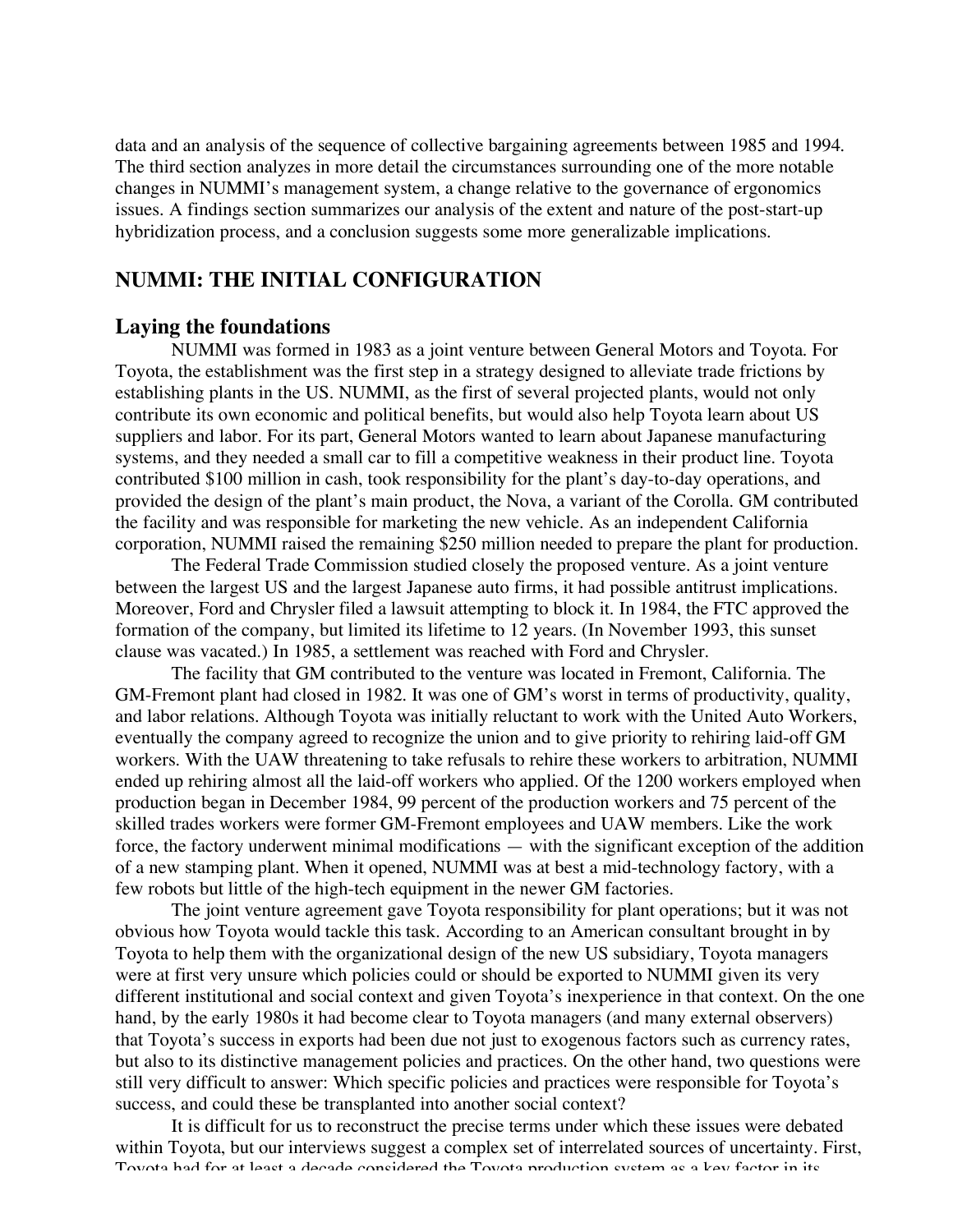plants have an "andon" (signal) cord which workers are encouraged to pull to alert the Team Leader whenever they notice a problem, and if they cannot solve the problem within 60 seconds, the line will stop. NUMMI's second president Kan Higashi recalled in an interview: "We had heavy arguments about installing the andon cord here. We wondered if workers would pull it just to get a rest."

Second, there was considerable uncertainty about other parts of Toyota's management approach, the parts beyond the production system such as administrative structure, human resource management practices, industrial relations, and supplier relations.<sup>1</sup> These might well have been critical to Toyota's Japanese plants' success, either directly or as preconditions for the effective implementation of the production system. If so, could these practices be transplanted? If not, what practices more consistent with the US context might serve as adequate functional equivalents? How far could NUMMI deviate from the overall configuration of Japanese practices before the powerful complementarities between the various practices were lost?

By the time NUMMI began operating, a response to this tangled set of questions appears to have emerged. NUMMI would be charged with transplanting as faithfully as possible all the elements of the Toyota production system — which Toyota management saw as a distinctive competence — but NUMMI would be given considerable latitude in hybridizing the other components of the management system — so long as they buttressed rather than impeded the functioning of the production system. It was decided that the cherished "three pillars" of the Japanese employment system — life-time employment, enterprise unions, and seniority wages would need to be extensively redesigned to fit the US context; but NUMMI management was charged with finding functional equivalents wherever possible, and in any case ensuring complementarity with the requirements of the production system.

# **The NUMMI Production System**

-

NUMMI's production system was modeled directly on Toyota's. NUMMI described its production system as composed of the following "techniques":

• **Kanban**: NUMMI did not use a computerized in-plant scheduling system. Instead, signs kanban — would be passed to the upstream department whenever inventory pallets or dollies needed to be replaced. When no kanban arrived, the upstream department stopped production because no inventory was allowed to build up.

• **Heijunka**: Under NUMMI's policy of heijunka, the schedule was leveled over several months, and periodic adjustments were made to output levels by varying the line speed. The principle underlying the leveling policy was that changes in output rates were likely to hurt efficiency and quality. The same principle gave rise to the policy of mixed-model production, under which different models were mixed evenly throughout the day's schedule rather than batched. To avoid the costs potentially associated with such a schedule, great attention was paid to reducing set-up times.

• **Kaizen**: NUMMI put great emphasis on kaizen — the continuous improvement of all aspects of production. All NUMMI workers were given training in problem-solving for kaizen. Workers'

<sup>1</sup> There are a number of competing conceptualizations of the overall structure of the firm. Boyer and Freyssenet (1995) distinguish "apparatuses and practices"— design, buy, make, and sell from a superstructure layer — administration, and employment relation — and a third decisional layer — power structure, and strategy. Porter (1985) distinguishes a core — inbound logistics, operations, outbound logistics, marketing and sales, and service — and a supporting infrastructure — procurement, technology development, and human resource management. Neither have much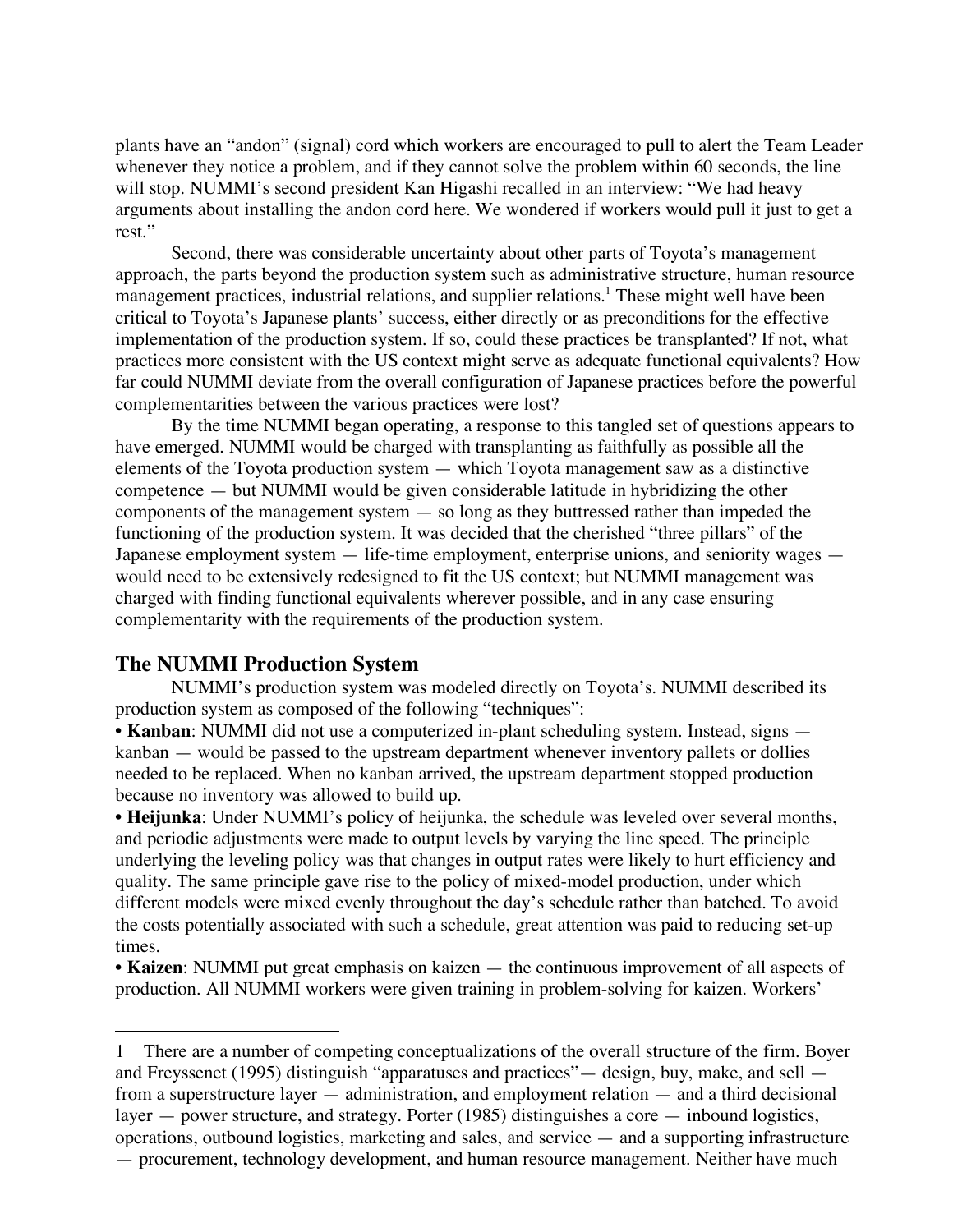participation in the suggestion program was seen by management as a key measure of the plant's performance.

• **Visual control**: This policy was designed to signal abnormal conditions as rapidly and automatically as possible. Kanban was one form of visual control, signaling the need to replenish an inventory pallet. Another key element of visual control at NUMMI was the andon cord connected to lights on the andon board that signaled problems on the line.

• **Poka-yoke**: The overarching goal of the Toyota production system was jidoka — assuring quality in the production process itself. This goal was pursued through the design of numerous poka-yokes, or error-proofing devices: parts packaging, equipment designs, and tool setups were specified so as to make inadvertent error almost impossible.

• **Team concept**: The team concept at NUMMI encompassed both the philosophy of cooperative labor relations system described below and the organization of small production teams of four to six workers. Workers in each team were cross-trained on each others' tasks, and most workers rotated between tasks.

• **Standardized work**: This practice was, in the words of a NUMMI manager, "the intelligent interpretation and application of Taylor's time and motion studies." Each job was analyzed down to its constituent gestures, and the sequence of gestures was refined and optimized for maximum performance. Every task was planned in great detail, and each person performed that task identically. Unlike traditional Taylorism, standardized work at NUMMI was conducted not by staff methods engineers — NUMMI had none — but by Team Leaders and Team Members themselves.

While these policies were transferred basically unchanged from Japan, details were adjusted. Kan Higashi explained NUMMI's approach in these terms:

"Workers in the US are used to a more individual approach. Even in schools, Japanese students are used to a more disciplined approach. So we had to adjust our manuals and our polices in areas like standardized work. Even at the simplest level of vocabulary, when we Japanese use what we think is the exact English, the concepts are so foreign to them that Americans often think we are still speaking Japanese."

Translation is always interpretation, and in some areas, this interpretation was more complex than others. The "team concept," for example, is not typically listed as a core element of the Toyota production system in Toyota's Japanese publications, since small groups are often seen as the natural, taken-for-granted organizational form even when the technical interdependence of tasks is relatively low. Coming to the US however, Toyota was concerned about the reaction of reputedly more individualistic American workers, and was therefore eager to make the small group structure look appealing, and so, leveraging the positive connotations of teams in sports, the "team concept" was written into the characterization of the NUMMI production system. Similarly, intra-day rotation was relatively rare in Toyota's Japanese plants, but it was written into NUMMI's collective bargaining agreement as an expression of management's concern with ensuring worker involvement and stimulating work.

# **NUMMI's Management System**

NUMMI's production system, like Toyota's, relied on a distinctive approach to internal administration, external suppliers, and workers. In this subsection, we review the initial configuration of each in turn.

NUMMI's internal administration was modeled rather directly on Toyota's. The formal organizational structure resembled Takaoka's rather than GM's. The number of layers was not significantly different between the two reference points — Toyota, like other large Japanese firms had a finely graduated hierarchy — but NUMMI's division into functional subunits was closely matched to Takaoka's and quite unlike GM-Fremont's, so to assure easy trans-Pacific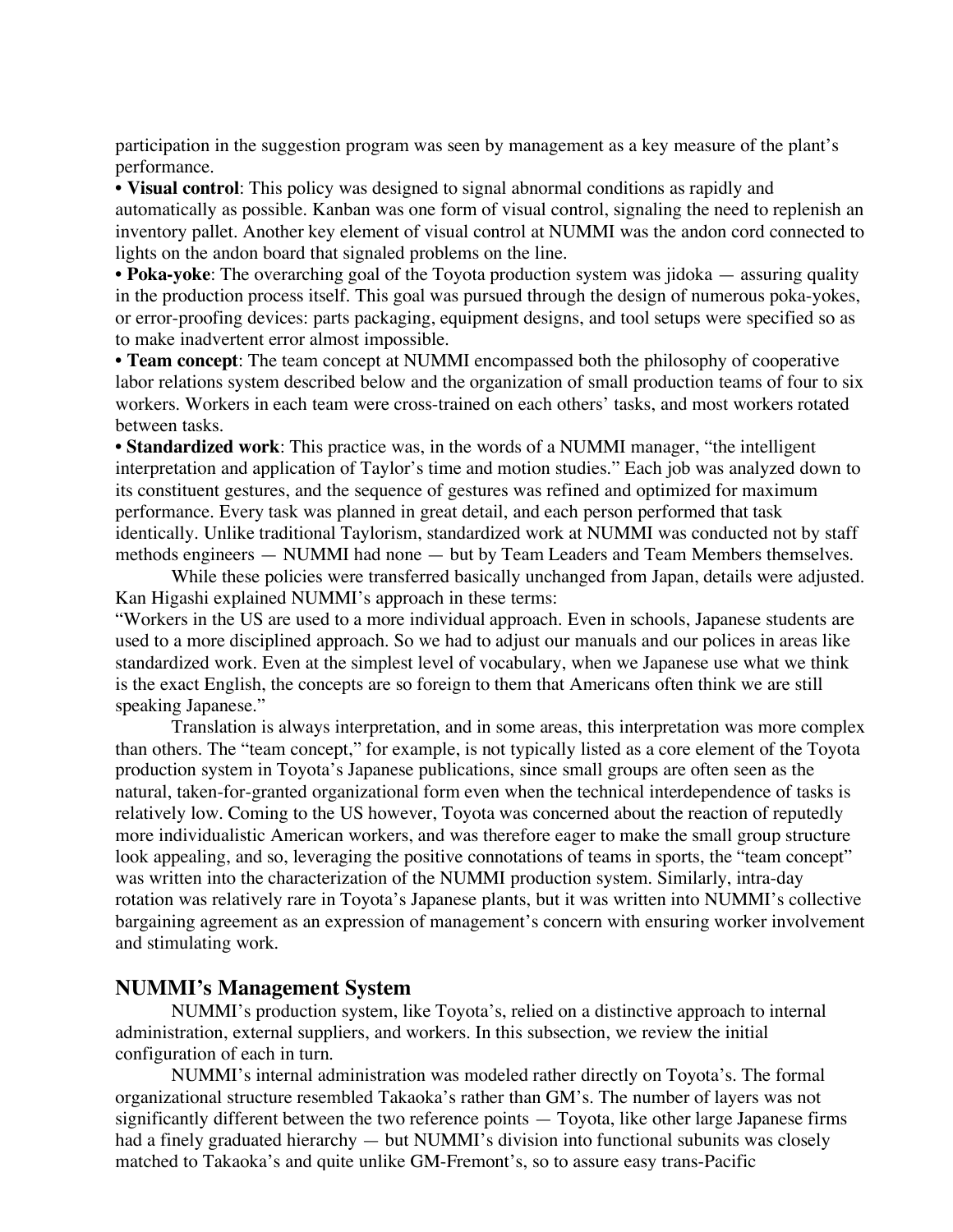Adler, forthcoming (a)), second only the Production Control. Some Japanese administrative practices were conspicuously absent, most notably hoshin kanri which only appeared in 1993, but even such a distinctively Japanese practice as ringi-sho was implemented — and not without difficulty according to Kan Higashi:

"It took us almost one full year to work out how to apply the ringi-sho style of management communication and decision-making. In Japan, it's traditional to get as many opinions as possible before taking a decision and to make the decision as much as possible on a consensus basis. It took us a year to translate that into a process that the American managers could understand and begin to feel comfortable with. For example: American managers are used to being free to use their own department's budget however they think is appropriate, while for us, even if you have the budget, you should still get consensus from other department managers on specific non-repetitive projects that you want to spend it on. We think it's a good system because your colleagues might have some valuable suggestions or important concerns, and also, when it comes to implementing your decision, the other department will be more cooperative. But American managers were used to another way, and it took a long time for them to become comfortable with our way."

Supplier relations were also patterned directly on Toyota's Japanese practices. But the implementation of this approach proved difficult. Reflecting on NUMMI's early period, Kan Higashi made this observation on the shift to a Toyota style of supplier relations: "Our biggest hurdle was trying to establish Japanese style relationships with US suppliers. About 65 percent of our cars' value is locally sourced. So supplier relations are very important. We want to establish long-term relationships with suppliers, but we also want them to compete aggressively among themselves for a portion of our business. Competing while remaining dedicated to product improvement and exceptional quality is a key to good business in Japan. This was a difficult concept for American suppliers to accept, and we got a very negative reaction from them in the beginning. They were used to long-term relationships, but only sweetheart ones. After two years, suppliers have begun to understand our concepts and are now performing very well."

Partly because of the geographic distance separating NUMMI from key suppliers in Japan and the mid-west, "just-in-time" supply schedules would be measured in days rather than hours. NUMMI held on average nearly three days of inventory.

While NUMMI's modifications of Toyota administration and supplier relations were primarily a matter of degree, its modifications of Toyota human resource and industrial relations policies were at least in part more substantial. But simple adoption of US practices was not an option since NUMMI's production system relied on a distinctive relationship with workers. Under kanban, for example, production problems rapidly would bring the entire line to a halt, and a high level of worker involvement was required to ensure a timely response to problems. Under andon, workers needed to use their judgment as to whether a problem was serious enough to risk stopping the line. Under standardized work, workers rather than methods engineers defined the procedures. Under kaizen, workers were called upon to generate improvement ideas and were mobilized in a constant process of adaptation. Under the team concept, workers rotated jobs rather than fighting for the right to keep the easier ones.

To create and sustain this high level of worker involvement, NUMMI needed a comprehensive set of supporting human resource management and industrial relations policies. In many areas these policies created different incentives and broader opportunities than those at GM-Fremont and other traditional Big Three plants, including greater job security, career mobility, and employee voice. But Toyota's Japanese policies did not provide a very useful template either, and as a result, in many policy domains, the weight of social, cultural, legal, and institutional factors forced considerable adaptation and hybridization.

NUMMI's approach to training was relatively close to the Japanese model — at least in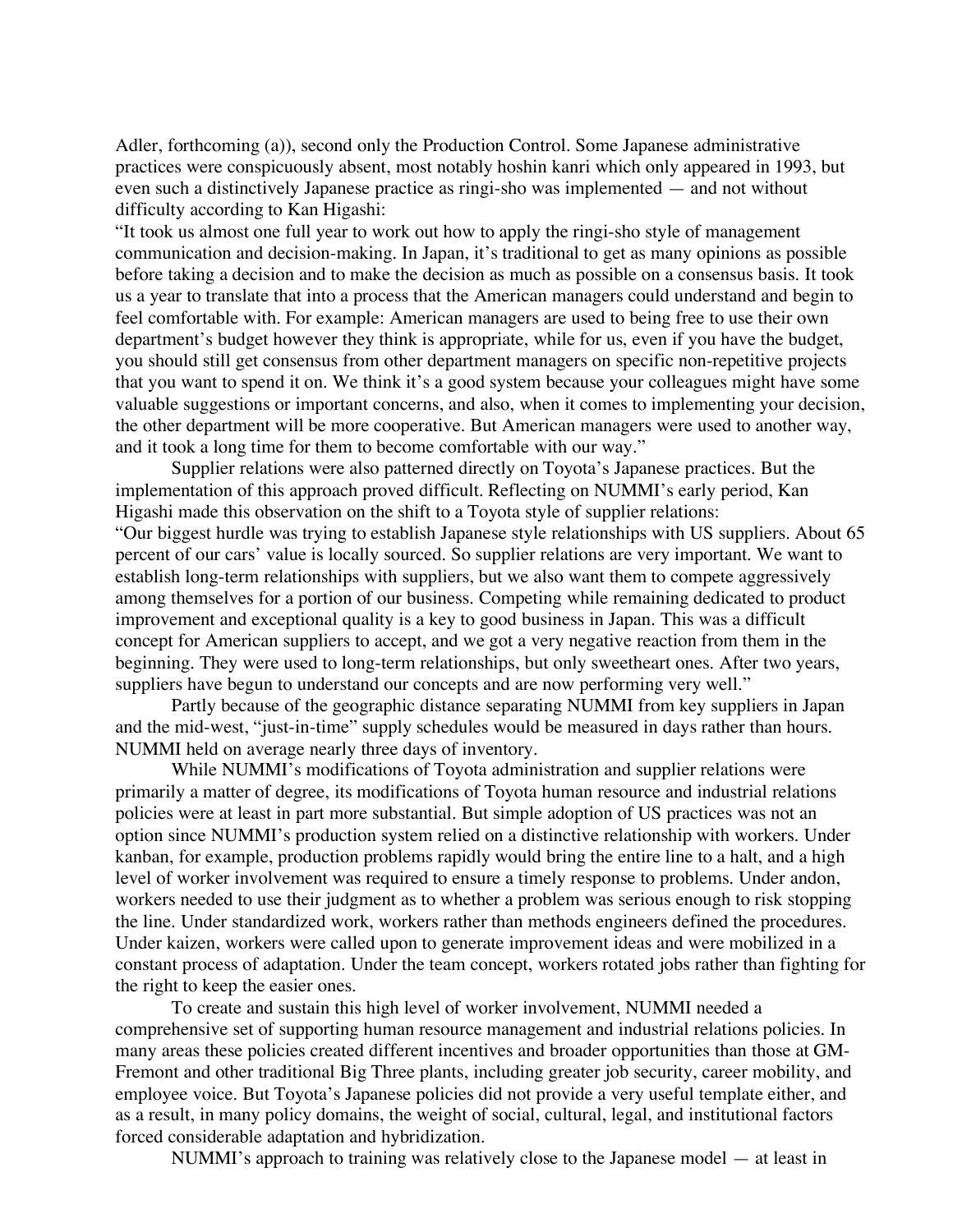hours of training in areas such as standardization techniques, the principles of kaizen, and leadership development, far more than the 20 hours that was standard at American auto makers.

Training in the skill trades area, however, was more of a hybrid. On the one hand, NUMMI leaned in the Japanese direction by extensively cross-training and grouping them into only two classifications — general maintenance and tool-and-die — compared to the 18 classifications at the GM-Fremont facility. On the other hand, NUMMI maintained the traditional US apprentice system with its sharp distinction between skilled trades and production worker categories, unlike Toyota's Japanese plants where the lines are very blurred.

NUMMI's commitment to employment security reflected Toyota's Japanese policy, but made it more explicit. Whereas in Japan, Toyota commitment to employment security was largely tacit, the NUMMI contract stated explicitly that before laying off workers, the company would cut managers' pay and bring in work contracted out to suppliers. Many workers initially doubted the credibility of this commitment, but slow sales in the late 1980s afforded a test. During much of 1987 and 1988, demand for the Nova was weak, and NUMMI was running under 65 percent of capacity. Instead of laying off shop-floor workers, the company sent the entire work force to training classes, took back in contracted maintenance tasks such as painting, and placed surplus workers into teams that designed the production process for the next model car.

In pay practices, NUMMI was much closer to the traditional Big Three pattern. NUMMI's wage levels were pegged to those in the Big Three. But even in the pay arena, some innovative hybridization was visible. On the one hand, the Big Three had multiple pay levels based on job classifications that in practice were closely correlated with seniority. On the other hand, in Japan Toyota had a pay system of byzantine complexity, combining skill level, seniority/age, supervisor's evaluation of attitude and performance (satei), and department performance. NUMMI followed the Japanese approach to the extent of radically simplifying the job classification structure with only one production worker category and two skilled trades categories, but largely eliminated direct or indirect linkages to seniority, and — reflecting a long-standing position of US unions — NUMMI had no performance-based pay based on supervisor's evaluation, nor (at first) even any gainsharing.

In other ways too, NUMMI had to create policies that departed from the Japanese practices. Unlike the Japanese workforce, NUMMI's was very diverse, with over half the production workforce composed of minorities and nearly one-fifth women. Unlike some other Japanese firms that established plants in the US, NUMMI took an proactive stance in assuring equal opportunity. Hispanics, African-Americans, and women were brought into management positions as well.

In some respects, NUMMI's policies drew inspiration from some of the more "progressive" US firms' union-avoidance practices. Most notably, NUMMI paid considerable attention to the symbols of unity of purpose. Senior executives and workers parked in the same lots and ate in the same cafeterias as line employees. Managers (and those workers who chose to) wore a company uniform. We might think of these practices as functional equivalents of the "groupism" that appears to make the exercise of managerial authority less problematic in Japan.

#### **Labor relations**

Working within a very different legal and cultural environment than the Japanese parent, and forced by GM's choice of the Fremont facility to come to terms with the UAW, NUMMI and the UAW Local forged a novel relationship. The initial contract embodied a very different role for the union than in the former GM plant. The introduction stated, "We are committed to building and maintaining the most innovative and harmonious labor-management relationship in America."

The innovations here were, first, in the union's formal role. On the one hand, the union gave up the right to strike over work standards and health and safety. Problems in these areas that could not be resolved by union and management dialogue were to be sent for final resolution to the UAW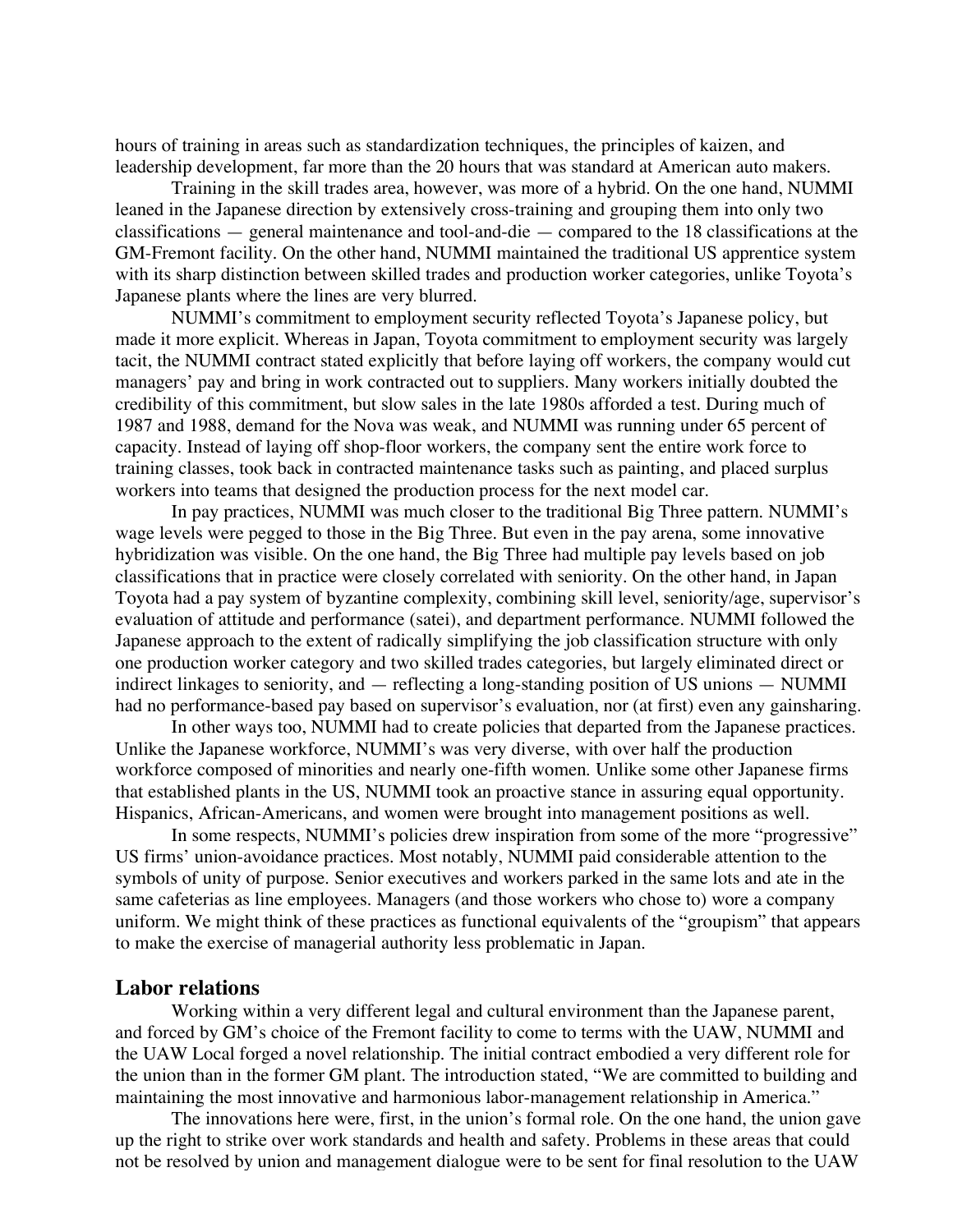management on labor issues. Moreover, in exchange for the employment security provision, the union gave up the Supplemental Unemployment Benefit fund negotiated in the Big Three.

On the other hand, Management was contractually obligated to consult the union on matters ranging from the pace of work to major investments — areas of decision-making usually reserved solely for management. A range of meeting forums was specified, from the section level up to quarterly off-site joint conferences of the company and Local's leaders. The union committed itself to supporting ongoing kaizen efforts in the plant.

Innovations were also apparent in the mutual commitment to informal problem-solving. The dispute resolution procedure at NUMMI emphasized solving problems quickly and at the lowest level possible, without filing formal grievances. For example, a worker had a dispute with a Team Leader could call on the work group's union coordinator (a regular worker who works a few hours a week resolving disputes); if they failed to resolve the dispute, they called over a representative from the Labor Relations department and an elected full-time union representative. Only after these informal means were exhausted was a formal grievance written up.

But other features of labor relations reflected standard American practice. As in most union contracts, the grievance procedure included a series of appeals to higher levels of the company and union, culminating in binding third-party arbitration.

#### **The effectiveness of the initial configuration**

Within two years of start-up, NUMMI had reached world-class levels of efficiency and quality. With largely the same work force and equipment, NUMMI had achieved productivity levels almost twice those of GM-Fremont in its best years and 40 percent better than the typical GM assembly plant. It was producing not only the highest quality levels GM had ever known but also the highest of any domestic auto plant (Krafcik, 1989).

Worker satisfaction at the plant was also high. When researchers asked NUMMI workers whether they would switch jobs if a GM plant were across the street, the response was uniformly negative. Absences, which had run over 20 percent at GM-Fremont, were less than three percent (excluding only scheduled vacations). In the first couple of years, the UAW filed only about 50 formal grievances against NUMMI per year, about as many as were filed every two weeks at GM-Fremont.

# **NUMMI'S SUBSEQUENT EVOLUTION**

Several indicators suggest that in the decade since its inception, NUMMI managed to retain a level of performance close to the evolving world-class frontier. Efficiency continued to climb, with the number of hours required to assemble a vehicle gradually falling. Quality too has continued to improve. Exhibit 1 summarizes the J.D. Power and Associates data on the quality of NUMMI's products and compares NUMMI's record with that of the industry average, the best vehicle in the small car segment, and the Corolla assembled in Takaoka, Japan.

#### **[put Exhibit 1 about here]**

In the following sub-sections, we analyze the sources and implications of this performance through an analysis of the evolution of NUMMI's policies and practices over this period.

Toyota Corolla FX16 alongside the Nova. Partly in response to disappointing sales of the Nova, in

#### **Plant charter**

NUMMI's basic charter evolved only modestly. In 1986, the company began producing the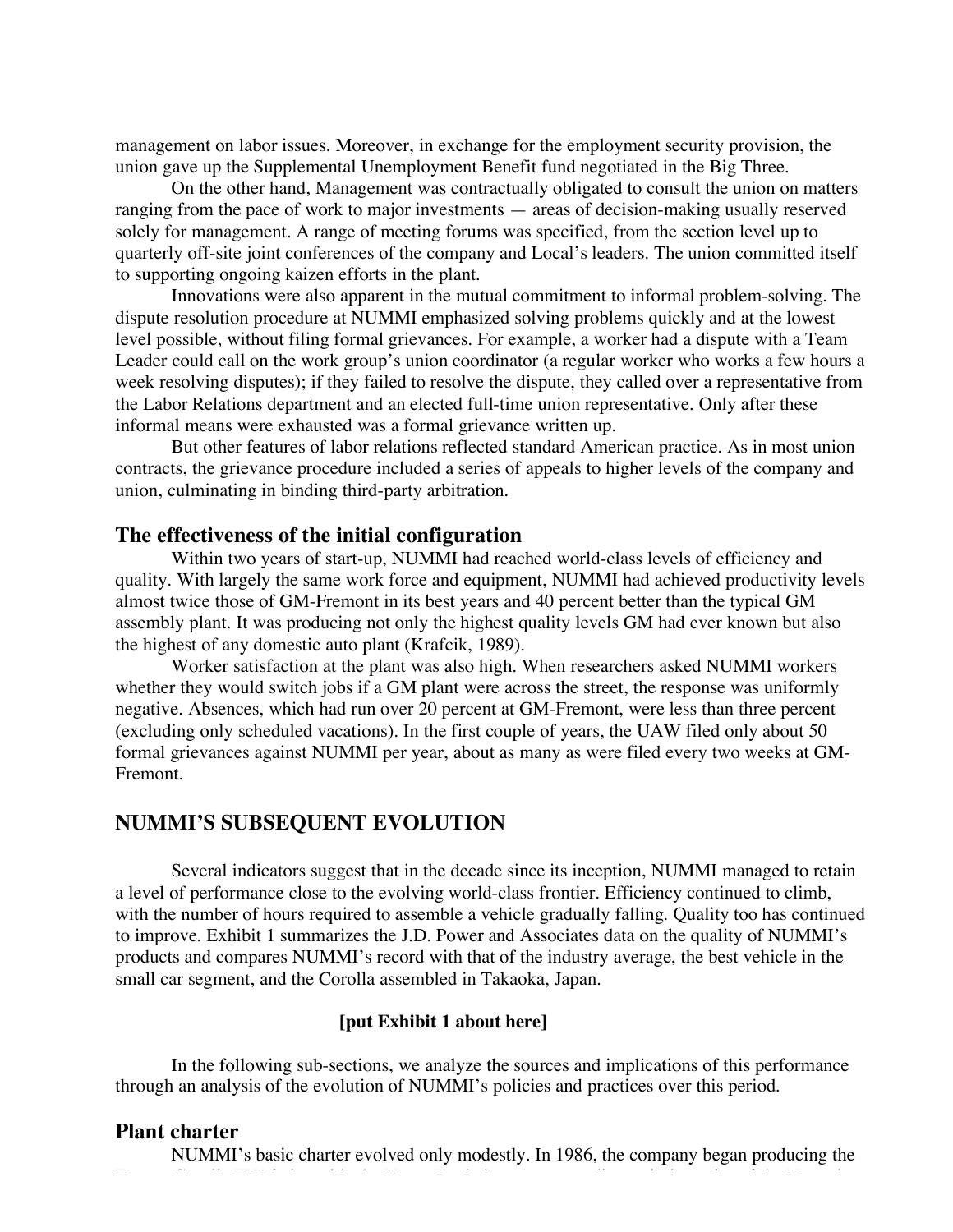expand the plant and begin production of Toyota compact pickup trucks. The new line opened in September 1991, adding 700 workers to the factory. In 1993, the plant added a plastics plant for the production of bumpers, adding another 250 jobs. By 1996, the passenger car line was producing about 220,000 units a year, and the truck line about 141,000 units. Total plant employment grew from 2500 in 1985 to 4600 in 1996 — see Exhibit 2.

#### **[put Exhibit 2 about here]**

In 1993, the FTC approved a petition by GM, Toyota and NUMMI to vacate the original order limiting NUMMI's life to 12 years, and NUMMI was allowed to continue operating indefinitely. Opposition from competitors to the venture had abated: in the years since their initial lawsuit, both Ford and Chrysler had established their own joint ventures with Japanese firms.

Since 1983, NUMMI had become progressively more independent of its parent plant at Takaoka and other corporate support from Japan. Like GM, Toyota was restricted to a limited number of regular staff — in Toyota's case, a total of 36. At first, these expatriates were all in managerial roles. The first managers of Quality Control, Production Control, and Quality Engineering, for example, were all Toyota "assignees." With the passage of time, they shifted out of direct managerial roles to serve instead as "coordinators" who advised American managers and facilitated liaison with their counterparts in Japan.

Another index of this growing independence was the progressive reduction in the number of Toyota people coming the NUMMI to help out on the major model changes that occurred every four years. Toyota sent both "resident engineers" who came for three to six months and "advisors" who came for a couple of weeks to work on more specific issues. During the first major model change in 1984, the total number of such visitors was around 300. During the second changeover in 1988, the number fell to 150; in 1992, it was around 50, and in 1996 around 20. The number of advisors visiting the plant between major model changes was also progressively reduced.

In part, this growing independence reflected the natural maturation of NUMMI's technical and managerial capabilities. For another part, however, it reflected a policy of forced weaning driven by Toyota's strategic goal to make NUMMI self-sufficient. And finally, it was driven in part by the fact that Toyota was being stretched much thinner as the number of its overseas subsidiaries grew, and so it could not afford the earlier level of support.

A third index of NUMMI's independence and maturation was the progressive increase in the number of parts it purchased in North America. While in 1986 the domestic content of NUMMI vehicles was around 55 percent, over the subsequent decade it rose to 75 percent.

Finally, as NUMMI matured, it took on a more substantial role in helping design each new model. In the early years, NUMMI did not introduce its new models until two years after Takaoka. By the model change in 1992, the interval had fallen to only one year.

These shifts in charter provide indirect evidence relevant to this study's central research question. From Toyota's point of view, NUMMI's growing independence reflected growing confidence that the subsidiary was progressively mastering the Toyota production system and refining its supporting administrative, supplier, and human resource pratices to better support that production system. Over this period, NUMMI's production system, administration, and supplier relations moved progressively close to Japanese practices. Quality provides one indicator of the shift in the production system: underlying the continuing improvement in NUMMI's product quality lay progressive mastery of Toyota's quality assurance and kaizen policies in both NUMMI and supplier operations. Planning practices provide an indicator of the shift in administrative processes: in 1993, NUMMI introduced Toyota's hoshin kanri system for ensuring that strategic goals were translated into actionable commitments at successively lower levels in the organization.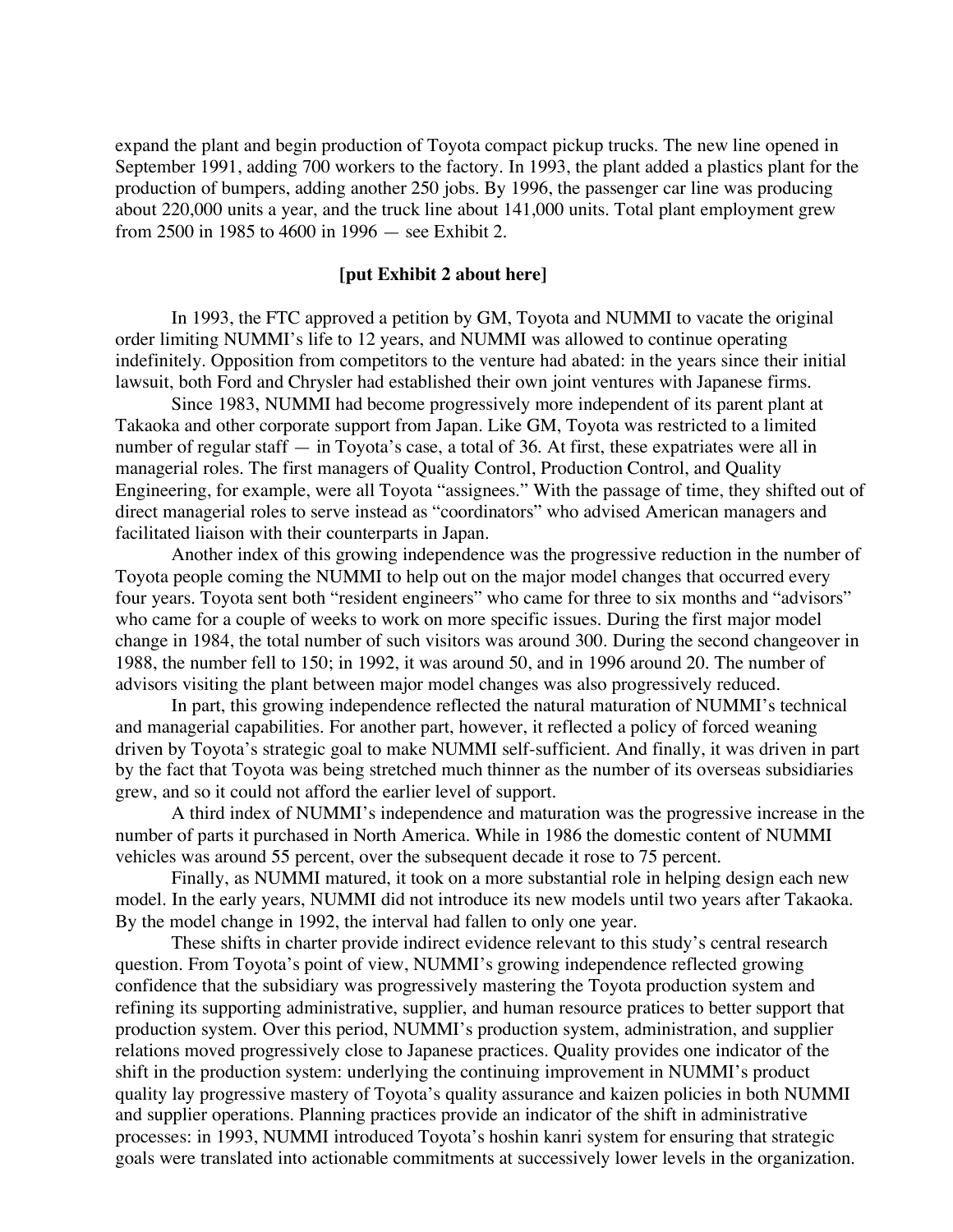### **Evolving human resource management and labor relations policies**

A review of the successive collective bargaining agreements signed in 1985, 1988, 1991, and 1994 reveals a number of changes in personnel management and labor relations policies. Several of them first made their appearance in 1991. The timing reflects the impact of the start of the truck line, which brought with it the first significant wave of hiring since NUMMI's start-up.

A first notable change was in the wage structure. Up until 1991, new production workers were paid at 85 percent of the regular rate, and their pay increased to the full rate over 18 months. In the 1991 agreement, the starting rate was reduced to 75 percent and the "grow-in" period extended to 24 months. In the 1994 agreement, this was further reduced to 70 percent and 36 months. Our interviews at NUMMI suggest that the union agreed to these changes in exchange for the job creation opportunities provided by the truck line and subsequently by the plastics plant. Toyota could have chosen not to locate these activities at NUMMI and could instead have put them in its other plants in Kentucky and Canada. The 1991 collective bargaining contract thus included a memorandum which begins: "In view of the Union's deep concern about the long-term job security of its members and the ongoing viability of the Fremont operation, the Company has agreed to institute truck production at its Fremont Facility. In recognition of the foregoing, the parties hereby agree that" the hiring rate would be set at \$11.60 to rise to \$15.46 over 24 months. The memorandum went on to state that this pay schedule was supposed to be temporary, with a return to the original levels and grow-in rates in 1994. However, the 1994 contract eliminated the memorandum and the explicit rationale it provided, and simply changed the rates cited in the body of the contract to 70 percent and 36 months.

While this jobs-versus-pay trade recalls the old-style strategy of "whipsawing," we might also note that the 36-month grow-in period may be closer to the real growth in the skills and productivity of new hires at NUMMI. The traditional policy of the Big Three was to simplify production workers' jobs to the point where a new production worker could be fully effective within a few days. By contrast, NUMMI, like Toyota, invested considerably more in up-front training, annual classroom training, and skill-broadening on-the-job training. A longer grow-in period might be seen as a functional equivalent to the Japanese practice of distinguishing five or six skills grades among production workers. 2

Perhaps in order to sweeten the 1991 deal, NUMMI introduced a gainsharing program in that same year, the "Performance Improvement Plan Sharing" (PIPS). The program rewarded workers for improvements in quality and efficiency and, since it was negotiated in the latter part of the year, specified that "In the first year only, a guaranteed payment of \$600 will be paid in December 1991." In subsequent years, this payout remained relatively stable: see Exhibit 3. PIPS seems to have served a similar function to Toyota's home country practice of productivity-based components in Toyota workers' monthly wage.It was even more similar to the system introduced in Toyota's Kuyshu plant which opened in 1991, where the productivity component in the monthly wage was eliminated and replaced by PIT (Performance Incentives of Toyota Motor Kuyshu), which rewarded workers bi-annually based on output, quality, safety, and cost performance relative to targets (Shimizu, 1995).

#### **[put Exhibit 3 about here]**

-

<sup>2</sup> Note that even at 70 percent of full pay, the starting rate represented a relatively high pay level compared to workers' alternatives. Brown and Reich (1989) cite data from the California Employment Development Department indicating that of the workers who lost their jobs when GM-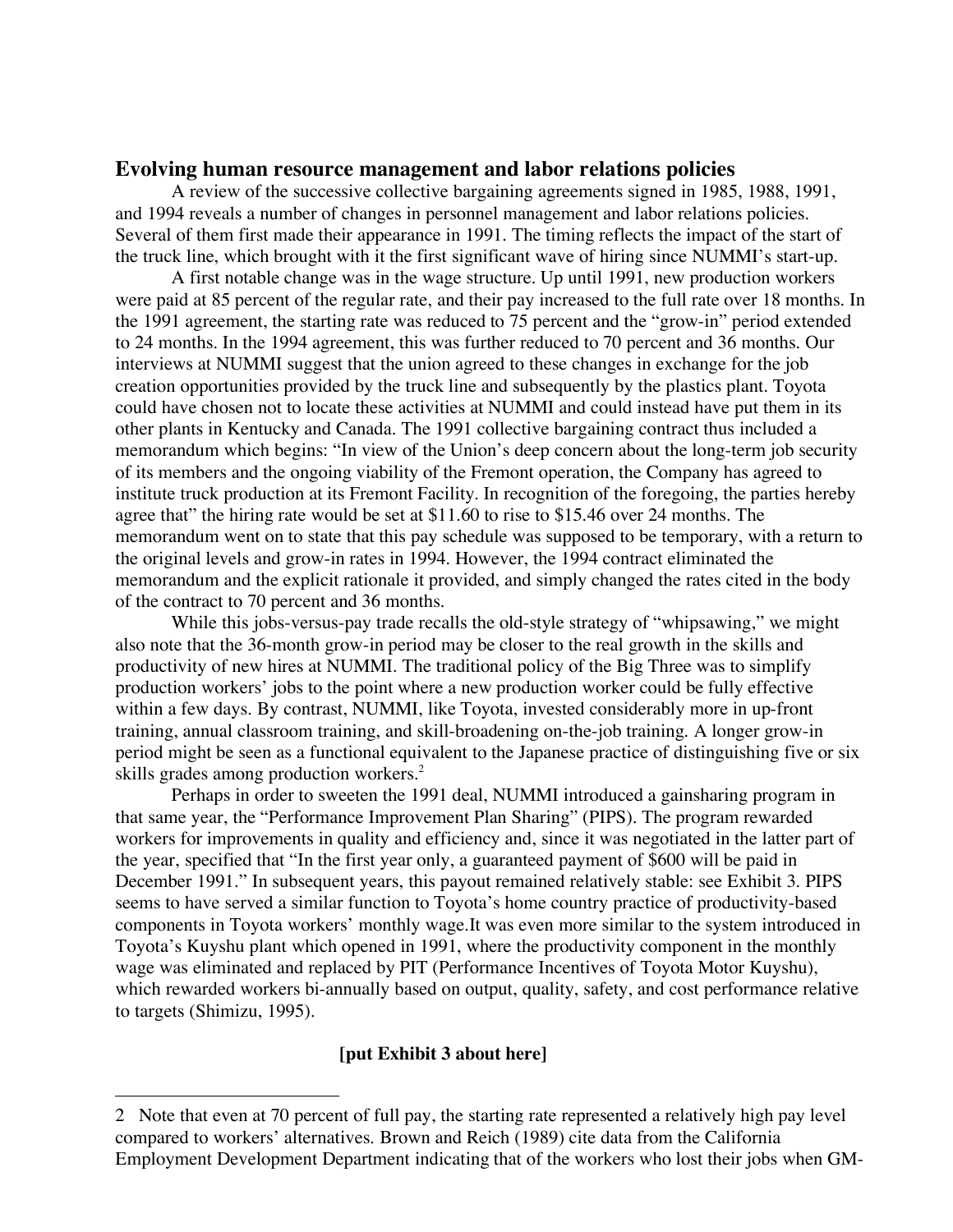In 1991, NUMMI also introduced QC circles (called Problem Solving Circles, or PSCs). Unlike many American firms who tried and failed QC circles, Toyota and NUMMI managers thought of these small-group activities as an "advanced" practice, requiring of the whole workforce deep production knowledge that takes many years to acquire, and also requiring of Team and Group Leaders considerable leadership skills. The PSCs thus reflected a convergence towards Japanese practices. NUMMI's PSCs were more truly voluntary than at Toyota plants in Japan, although participation was expected of workers hoping for promotion to Team Leader positions. PSCs were structured as a standing committees based on work Groups (not Teams, as in Japan).

In 1994, changes were made to the Team Leader selection process. Team Leaders at NUMMI were hourly UAW workers paid a 50 cent per hour premium (increased to 60 cents in 1988). They had no supervisory responsibilities, and played a role closer to that of a "utility worker," replacing absent workers in their team, training new workers in their tasks, and assuring minor administrative responsibilities. In NUMMI's early years, NUMMI followed the Japanese practice and Team Leaders were selected by management. This gave rise to loud and persistent complaints of favoritism. As a result, in 1994 the union and management negotiated a more formal process in which the evaluation and final selection are conducted by a joint union/management committee. In this new process, seniority was only used as a tie breaker and all Team Leader openings were posted. People wanting promotion to Team Leader undertook 20 hours of preselection training on their own time, and selection was based on their performance in these classes and in their current jobs. (On teams at NUMMI, see Adler, forthcoming (b).)

This joint selection of Team Leaders gave the union a more formalized role than in Toyota's Japanese plants, but its underlying rationale was similar. Like Toyota, NUMMI saw the Team Leader position is an essentially technical one, rather than either as team spokesperson or manager. A joint selection process was therefore an acceptable formula to management. By contrast, it is rare in the US that union and management jointly select personnel. The US industrial relations tradition relies on seniority (in unionized settings and for non-supervisory positions) or management prerogative (in non-union settings and for supervisory positions). The unions at Mazda Flat-Rock and the CAMI plant have fought hard for the principle that Team Leaders should be elected as worker representatives. Even at Saturn, the union selects its "module advisors" and these are paired with management-selected module advisors.

The 1994 agreement also embodied another important change: the extension of the section on Safety to cover "Health, safety and ergonomics." This agreement created a new union representative for Ergonomics (alongside the single existing Safety representative); upgraded the level of management representatives co-chairing the Joint Safety Committee; and specified a Health, Safety and Ergonomics problem resolution procedure. A letter was appended to the agreement, specifying a series of management and union commitments in the ergonomics arena and explaining how the company would implement the provisions of a Cal-OSHA Special Order of January 1994. (We return to this issue below. Cal-OSHA is the California state agency that performs the role that the federal Occupational Safety and Health Administration plays in most states.)

Several other changes over the period should be noted. The contracts show a growing sensitivity to gender, with a marked shift to gender-neutral language in the 1998 document, and the addition of harassment to the Code of Conduct in 1994. There was also a progressive increase in the proportion of union representatives in both 1991 and 1994.

Over time, the contracts also show a broadening and upgrading of worker benefits including a legal services plan, supplemental workers' compensation plan, mental health coverage, and retiree supplemental health insurance — all fairly conventional in unionized parts of US industry. Along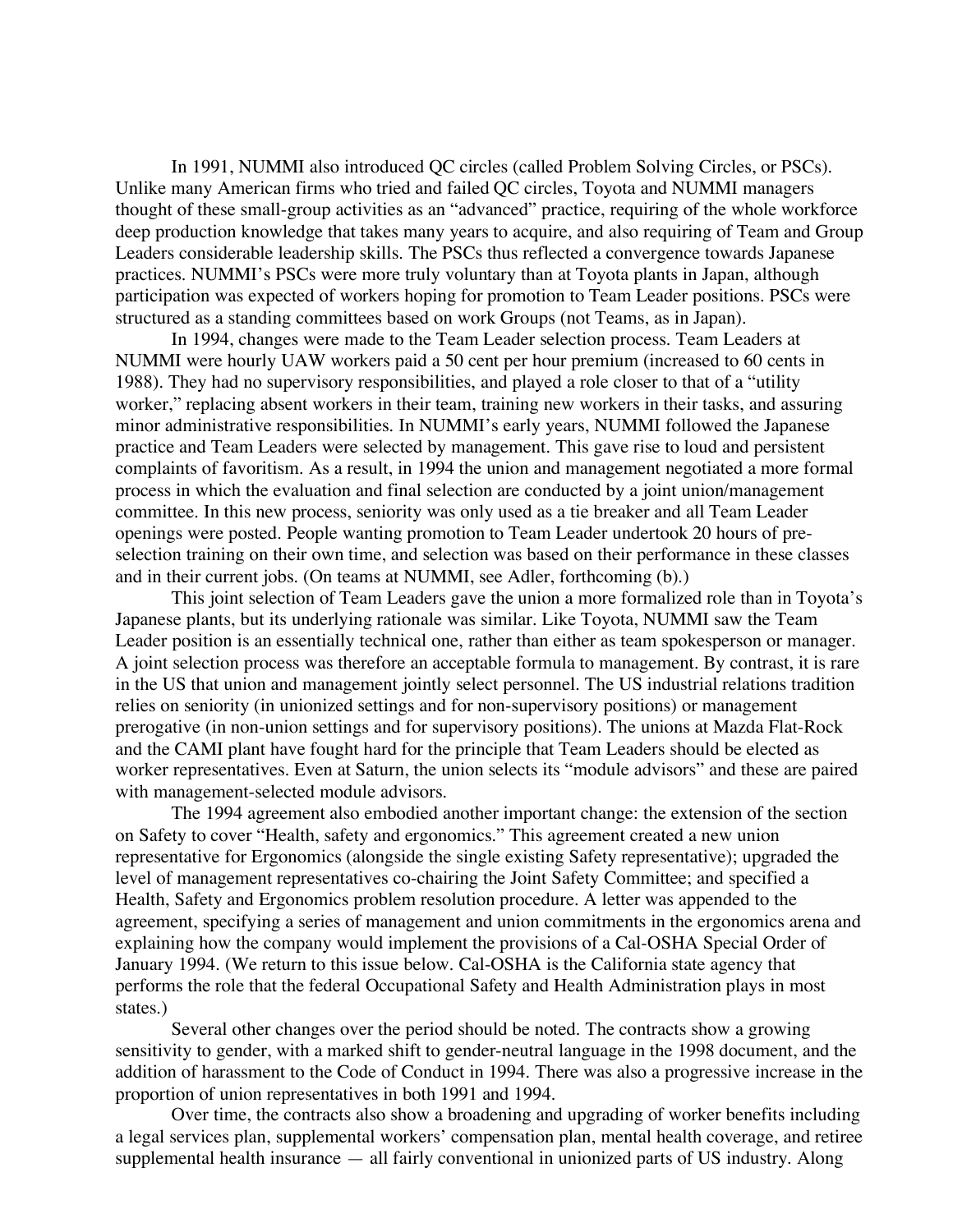The combined effect of all these changes is that the number of pages in the contract grew from 96 in 1985 to 147 in 1994. By comparison, the 1979 agreement between GM and the old GM-Fremont UAW Local 1364 ran 250 pages and piggy-backed on a national agreement which ran over 1000 pages**.**

#### **Evolving worker attitudes**

These changes reflect shifts we found in the plant's climate and in the relationship between workers and management. As the memory of GM-Fremont days receded, and as some 2100 new hires were brought into the plant since 1986, NUMMI entered a new phase. Many workers we interviewed during several visits since 1994 remained enthusiastic about the idea of labormanagement cooperation and continuous improvement. Nevertheless, almost every worker, manager, and union leader we interviewed noted tensions between NUMMI's vision of cooperation and the day-to-day realities of life in an automobile plant. This subsection reviews a number of symptoms of this change of climate.

Some of the changes were evident in the area of communication. Some teams and safety committees were meeting less frequently than in earlier years. One Team Member expressed her assessment: "They've reduced the number of team meetings we have. Now we're lucky if we get one group meeting a month. It used to be when something came up, you were always informed. But now, often even the Group Leader isn't informed."

While job rotation had never been universally practiced, we encountered numerous complaints about increasingly common impediments to rotation. On the passenger car line, many workers complained that rotation opportunities had been affected by absences, insufficient crosstraining, and the attitudes of some workers who held onto easier jobs. Another worker commented: "We have a lot of older workers here, and we have to have some easier jobs for them, and so we don't always rotate." We encountered concern over the fact that management had minimized rotation on the truck line, arguing that the long cycle times — 140 seconds from September 1991 to September 1992, then 135 seconds until April 1993, then 106 seconds till August 1994, and 96 seconds since then, compared with 60 seconds on the passenger line — made rotation less necessary and more costly. Less frequent rotation can, however, have ergonomic implications, as we will see below. Furthermore, said one Team Leader, reduced rotation had an additional, subtle effect: team cohesiveness, she claimed, was "not like it used to be," largely due to the resulting higher stress and lower interaction among Team Members.

Another symptom of the change could be found in workers' attitudes toward kaizen activity. Participation in the suggestion program (that is, the proportion of workers contributing at least one suggestion a year) rose to 94 percent by 1992. But this level subsequently slipped back to 87% in 1996, and the average number of suggestions per worker slipped from a high of 4.6 in 1992 to 3.2 in 1996. These levels, while far higher than found in Big Three plants, were well below those found at Toyota plants in Japan, where the participation rate was over 90% since 1980 and the average number of suggestions per workers commonly ran over 40. In some areas where work processes had remained stable, prior kaizens had captured the main improvement opportunities, and new kaizens were typically smaller in scope. "We don't have as many kaizen teams as we used to," said one worker in an inspection area. "We can only go so far in our area. After eight years, we've set up all the equipment. There's not that much left to change." In most areas, however, processes had been changed by the periodic introduction of new models or new equipment, thus renewing the opportunity for kaizen; but even in these areas, workers' active involvement in improvement efforts was no longer the novel experience that it had been for GM-Fremont veterans in the early days of NUMMI. It had become a taken-for-granted part of the job.

Although most workers we spoke with endorsed NUMMI's management philosophy, many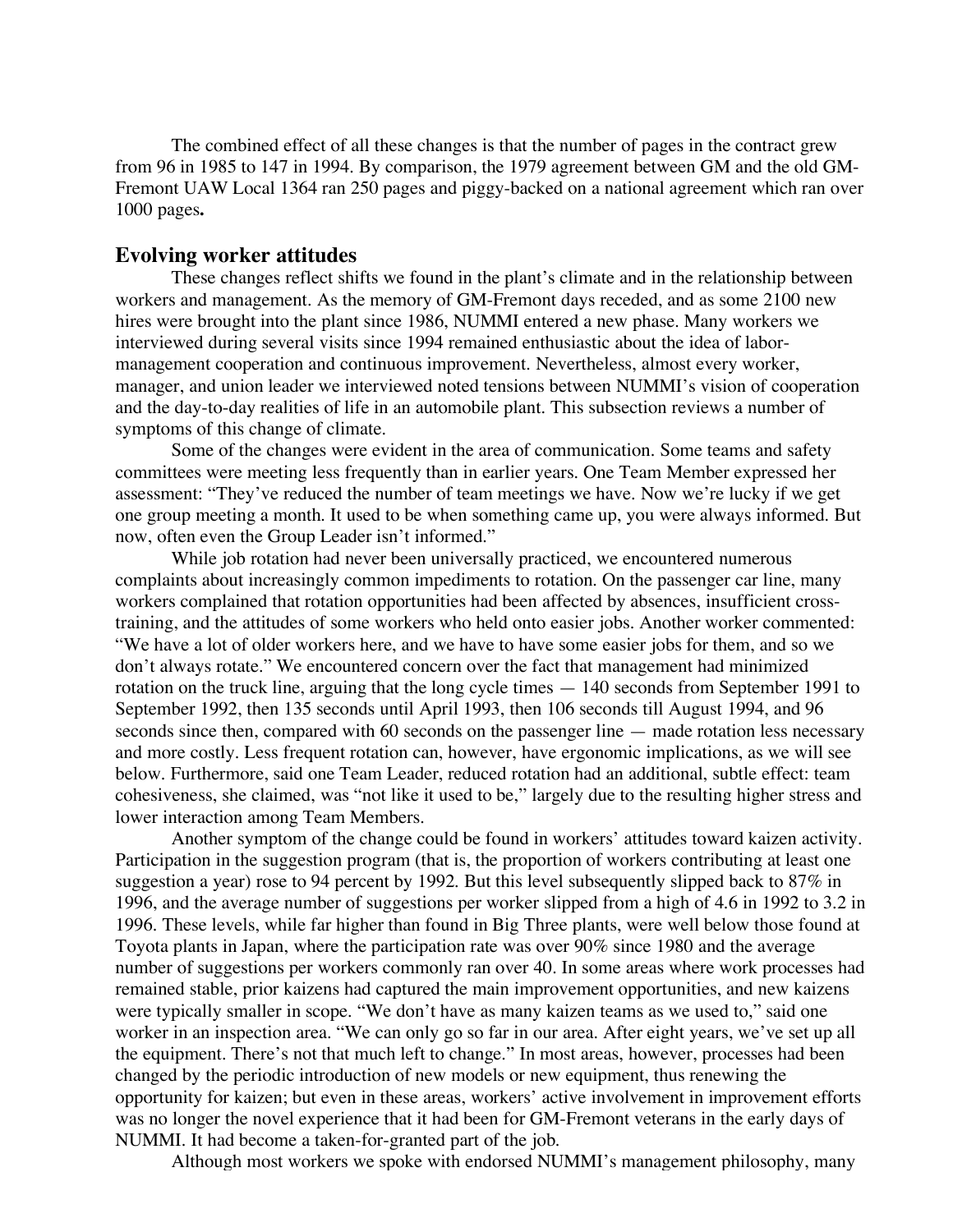that had been implemented. She subsequently refused to submit any suggestions except safetyrelated ones. Moreover, some interviewees argued that management failures had been growing in frequency and importance, and that the early emphasis on cooperation and participation was fading. Leo Garcia, a union official affiliated with the People's Caucus, reflected the sentiments of these more critical interviewees:

"Workers offer ideas about how to the change the structure of their team or an operation. But the bottom line is that while it sounds good to let people give their input, there's no implementation. They say, 'Well, I don't think it will work. We're going to do it our way.' That's why people get discouraged and after a while they stop attending meetings or making suggestions."

A common complaint was that management had become distrustful of individuals who developed work-related injuries and illnesses. Said one Team Member: "They don't listen, or try to figure out what to do. You go longer [before getting medical care], letting it get worse, because the company makes you feel like you're causing trouble. The Group Leaders and Team Leaders aren't very receptive either." The California workers' compensation system certainly added to the contentiousness surrounding injuries, but workers also felt that management's overall response was lacking.

Some workers suggested that management attitudes were "drifting back to traditional American habits" as the number of Toyota coordinators and trainers was progressively reduced. Others noted that the composition of management itself had changed. Some interviewees argued that during NUMMI's expansion, some Group Leaders were promoted who had little plant experience. The few managers who were hired from the outside were sometimes not in tune with NUMMI's philosophy.

New Team Leaders, too, did not always inspire confidence. One worker told us, "You've got a lot of Team Leaders who probably shouldn't be Team Leaders. They just wanted to get off the line because they don't want to work. 'I became a Team Leader so I wouldn't have to work' those aren't my words, those are their words!" While workers pointed out that the introduction of the joint union-management selection process had reduced favoritism in the selection of Team Leaders, some felt that an emphasis on objective performance criteria, especially on classroom tests, was having a negative effect: the same worker said, "A+ students may not be good Team Leaders. You need common sense and mechanical sense. You need to really understand the jobs to be a good Team Leader." Partly in response to these concerns, the 1994 collective bargaining agreement specified a four-month evaluation period for all new Team Leaders.

Some interviewees commented on the disaffection of workers who felt they were unfairly passed over for a promotion to Team Leader or for appointment to a special project team. (The 1994 agreement stipulated that the union would be consulted on the criteria for selecting participants in such project teams.) As the plant matured, these cases became more numerous, leaving a residue of frustration. Favoritism still ranked as the number one concern in the employee surveys (with communications listed as the next-most important concern). While some workers and several People's Caucus union officials we interviewed felt that favoritism was a substantial and growing, other interviewees felt that the complaints were for the main part inconsequential — in the words of one Team Member, "just sniveling."

One result of changing attitudes — and a major source of concern for both workers and managers — was the recent rise in absenteeism. NUMMI's vice president for Human Resources Bill Childs wrote in the employee newsletter "Our attendance has slipped over the past two years. We have lost two days of production in the last eight months because we couldn't start the line on time due to absenteeism; particularly on Mondays and Fridays" (1994). NUMMI's unscheduled absence rate in the very early years had averaged around 2.5 percent; but by 1993, it had risen to around 3 percent. While this level was very low compared with an industry average of around 9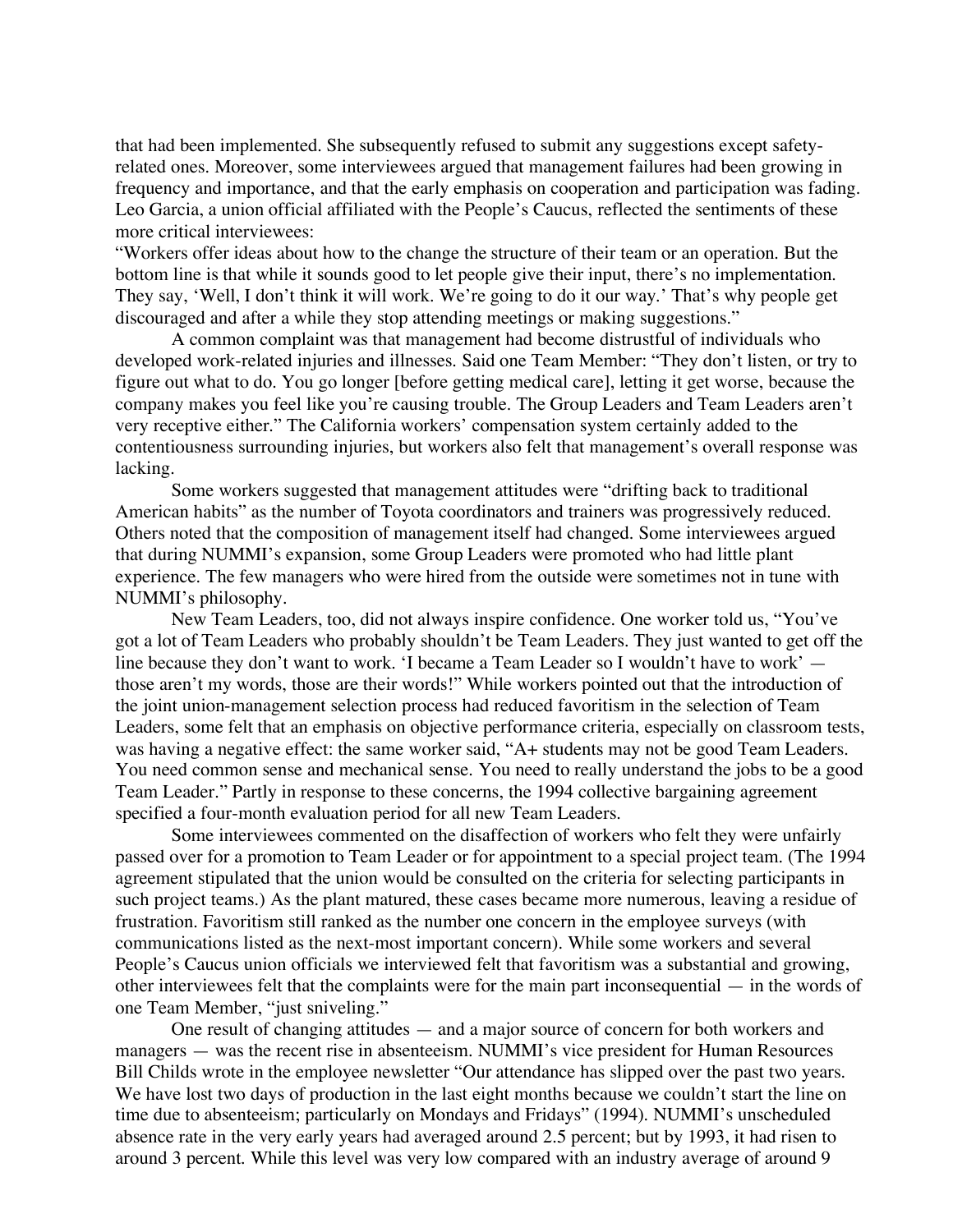Following the Toyota model, NUMMI sought to reduce absences through both informal and formal means. Because there were no roving replacement workers, when Team Members were missing, Team Leaders had to step in and do their work. Absences would also affect the work and break opportunities of other Team Members. The resulting peer pressure deterred some absences. NUMMI also had a strict absence policy. A worker who was absent for any reason on three occasions within a 90-day period — with two consecutive days, for instance, counting as one occasion — was charged with an "offense," and four offenses in a year could lead to dismissal. Indeed, even though personnel turnover had remained at a low level of around 6 percent, absences were by far the most frequent reason for dismissals. The rigidity of this policy chafed many workers. Quipped then-UAW Committeeman Richard Aguilar, "You have to schedule your illnesses in advance" (quoted in Holusha, 1989).

Notwithstanding these pressures, absences had increased somewhat, creating multiple problems. Several interviewees, both managers and workers, pointed out the corrosive effects of a kind of vicious circle. Partly in response to justified and unjustified absences, and partly as a result of other factors we have already mentioned such as management turnover, some managers had slid toward a less participative style. Workers in turn resented the implied lack of trust: their commitment to production sometimes made them hesitate to act on emerging health problems, but they ended up even more resentful as a result, thus undermining their commitment and ultimately leading to a greater likelihood of absences — and a further management retreat from participative values.

Our overall assessment was that while the overall level of commitment and the resulting behavioral outcomes appeared to have slipped only a little from the high levels documented in previous research on NUMMI's early years, the subjective meaning of their work experience had changed significantly for NUMMI workers. On the one hand, the bi-annual attitude surveys showed that the proportion of Team Members reporting themselves satisfied with their job had progressively climbed to 90 percent in 1991 and barely changed in 1993 or 1995 (although the nonparticipation rate climbed from less than 5% to over 8% in 1995)**.** In absolute terms, absences had increased only slightly and were still very low by industry standards. Turnover remained low, at around 6 percent per year. Participation in the suggestion program remained at levels that were very high compared to American plants. And the cars produced at the plant were still among the topranked small cars and light trucks in the J.D. Power initial quality surveys, with quality and efficiency levels continuing to improve over time.

On the other hand, it was much less frequent to hear the kind of enthusiastic endorsements of NUMMI by workers in the late 1980s (Adler, 1993(a)). The following Team Member's views were probably more representative of the climate in the mid-1990s:

"It's not utopia — there's 4,000 workers here, and a lot of people who work here don't like it. But at least they make an effort to allow you some involvement. I can't say I jump up at 4:30 every morning and say 'whoopee,' but I don't mind it. I'm satisfied. There's been a lot of hiring recently. People come in  $-$  the money and benefits are excellent  $-$  but they quickly forget that part. They take for granted the good aspects, and dwell on the negative aspects."

## **Evolution of Local 2244**

The climate within the UAW Local evolved in ways that both reflected and reinforced the changes in the plant. Although the factional wars within Local 1364 were legendary during GM-Fremont days, NUMMI started operation with the strong backing of the GM sector of the UAW International and the regional UAW leadership. Some 92 percent of the work force endorsed the first contract.

Within two years, however, the union had split again, and a dissenting People's Caucus was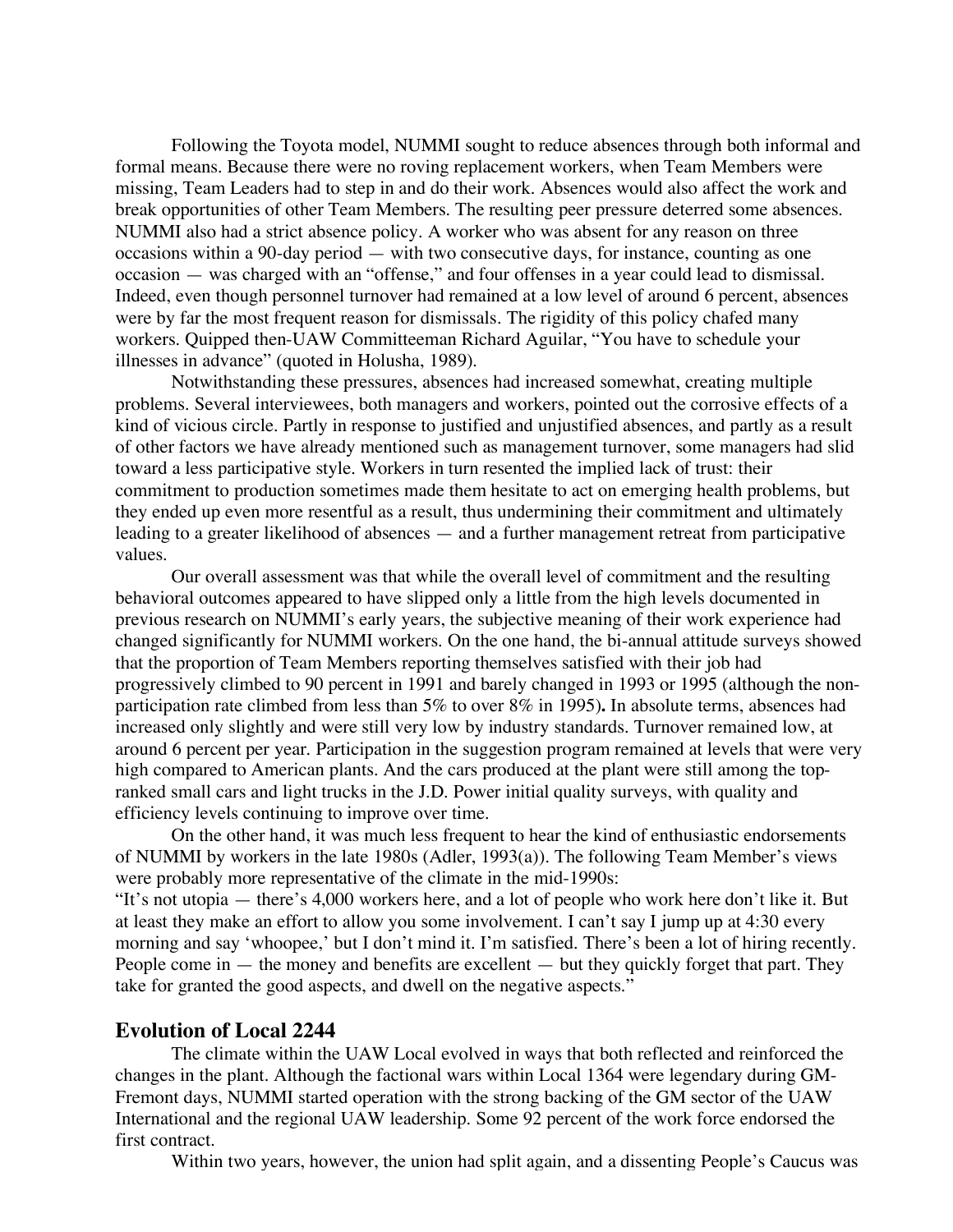aggressively enough to protect workers' rights in cases such as injuries, transfers, or overloaded jobs. The Administration Caucus in turn saw the People's Caucus as naysayers with few positive proposals who were more comfortable the old union posture of "Let management make the decision, and we'll grieve it if we don't like it."

In the 1991 elections, the People's Caucus won the presidency of the union Local as well as most of the other elected offices. Of the Administration Caucus incumbents, only veteran Bargaining Committee chairman George Nano won reelection, and his winning margin was small. (Soon after the election, the new union president Charlie Curry broke with the People's Caucus and realigned with the Administration Caucus.) By 1993 the Local was partially paralyzed by its internal conflicts. Many union committees were not functioning, and long-time members were bitter about the high level of acrimony at union meetings. In the 1994 elections, Richard Aguilar took over George Nano's position, which gave the People's Caucus control of all the main positions with the exception of the presidency, which Charlie Curry won again. In 1997, however, the Administration Caucus retook the Local, with George Nano elected as Bargaining Committee chair and a new President, Tito Sanchez.

Neither caucus had clearly articulated a compelling vision of the union's role in the new labor-management climate. The Administration Caucus had become comfortable as a participant in discussions about the policies that affect the plant's overall direction, decisions that management at most plants made without union input. The caucus had been less successful in convincing a majority of its members that it would aggressively defend their interests.

The difficulties facing the Administration Caucus were indeed considerable. When opportunities for dialogue between labor and management leaders increase, the union must make more frequent, more complex, and more important decisions. Thus the union needs to be better informed about what members want, and members need to understand better the issues over which the union is bargaining. When union participation in management decision-making increases, so does the need for rank-and-file participation in union decision-making. The Administration Caucus did not have a model of such internal democracy. The traditional UAW model, well exemplified by Bargaining Committee Chair Nano, assumed that members trusted leaders to bargain on their behalf, and if members decide they do not like the leaders' performance, they would replace them with others at the end of the their term.

In the 1994 elections, the People's Caucus did a better job of convincing the work force that it would defend their rights. The People's Caucus's more militant stance appealed to the new, younger workers who (although turning out in low numbers) provided the Caucus with its winning margins. At the same time, the People's Caucus too lacked a compelling vision of how it would take advantage of the possible benefits of labor-management cooperation, such as the ability to influence decisions concerning new technology or management policies.

Workers appeared for the main part to have an essentially pragmatic attitude towards internal union politics. In the 1997 elections, the People's Caucus was voted out at least in part because they had agreed to the extension of the grow-in period to three years and to the extension of the contract period from three to four years. One veteran worker expressed a commonly encountered view in these terms:

"In the old GM-Fremont days, we had to worry about management playing its games, and the union was there to defend us against them. But now, with the union taking on their new role, it's not as simple as before, and we have to worry about both the management games and the union games. I don't want the type of union muscle we used to have. You could get away with almost anything in the old plant, because the union would get you off the hook. It was really crazy, but it wasn't productive. I still want a union that's honest and that can help the people that really need it. But we've never seen the Administration Caucus really stop management with that "Hey, wait a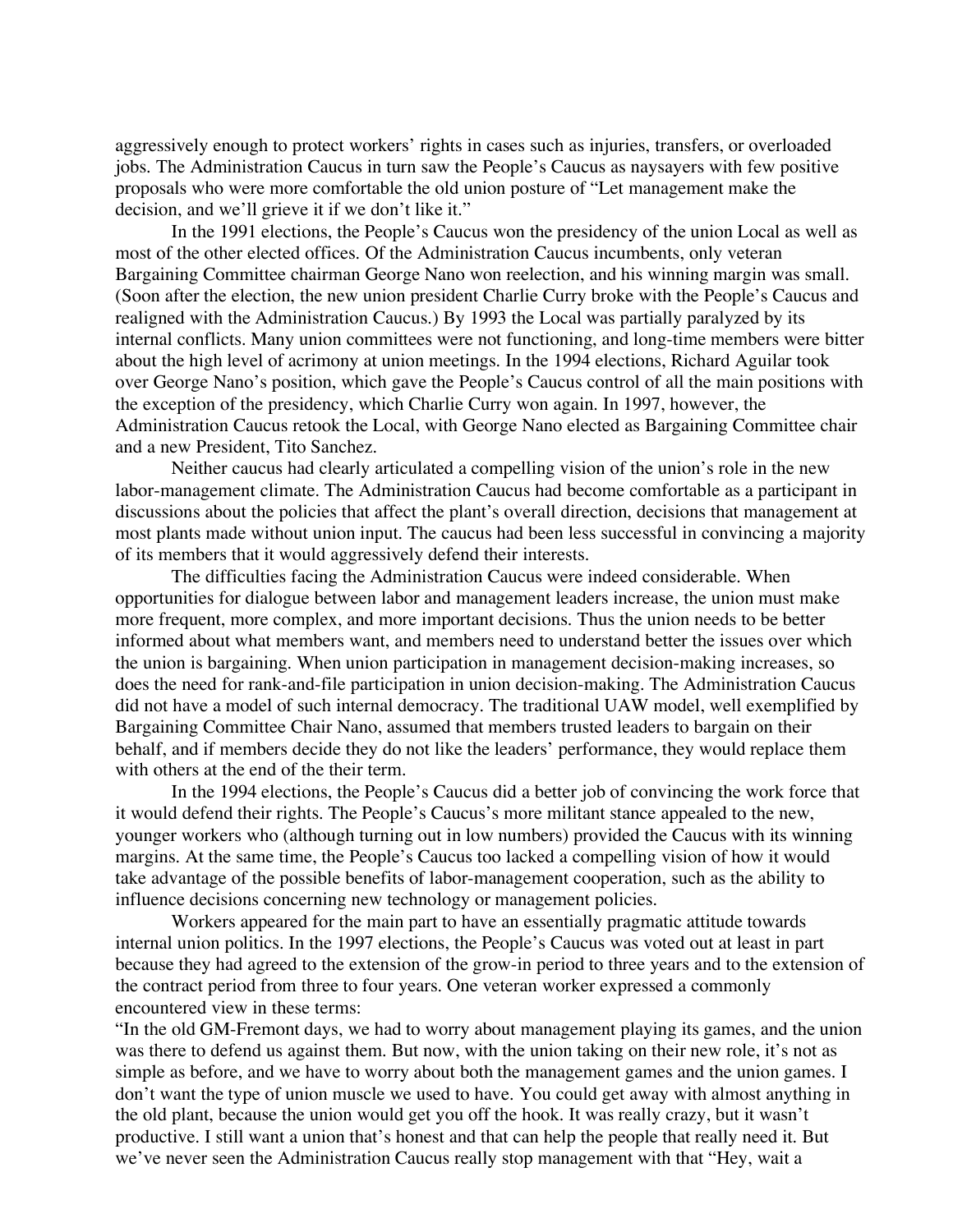# **ERGONOMICS AT NUMMI**

So far, our analysis has suggested that while there have been evolutionary shifts in management policies and systems and in workers' behavior, there has been radical changes in neither. Two interpretations of this relative stability are possible. Citing the elements of stability, one might argue that NUMMI's initial configuration proved robust. Alternatively, citing the elements of change, one could argue that the apparent stability masked powerful forces for change hidden beneath the surface.

One way to test these alternative interpretations is to analyze specific episodes of change. By examining such episodes in greater depth, we should be able to discern the nature of the "force field" — the constellation of forces — that generated the specific outcome of the episode. An analysis of this force field will allow us to judge whether the modest magnitude of the observed changes reflects the modest intensity of the driving forces or, on the contrary, reflects a precarious balance between very intense but opposing forces.

In this section, we undertake such an analysis, focusing on the episode that led to the appearance in the 1994 agreement of a set of provisions concerning ergonomics. (This analysis draws on Adler, Goldoftas and Levine, 1997.) The proximate cause of the appearance of ergonomics provisions in the 1994 contract was a surge in ergonomic problems during the introduction of the 1993 model car and two "serious" citations issued against NUMMI in January 1993 by the California state Occupational Safety and Health Administration (Cal-OSHA) for ergonomics violations:

"Ergonomic hazards were not adequately evaluated when the 1993 major model change was planned and implemented on the Corolla/Prizm passenger car assembly line. […] In many cases, the nature of particular tasks — repetitiveness, high necessary force from postures with high static loading — predict ergonomic problems from first principles."

These citations were appealed by NUMMI, and settled a year later when Cal-OSHA issued a Special Order obligating NUMMI to increase ergonomics monitoring, evaluation, training, and staffing. The 1994 collective bargaining agreement enshrined a separate agreement with UAW Local 2244 that created a new union ergonomics representative and health and safety problem resolution process.

To understand this episode, the following subsections first characterize NUMMI's ergonomics practices and then its management of the model change process. We then analyze the specific issues that arose in the 1993 model introduction, and the changes in ergonomics policy that they led to.

#### **NUMMI's ergonomics practices**

The data in the Cal-OSHA files reveal that over the period running from the latter half of the 1980s through the early 1990s, NUMMI's health and safety record was mediocre and showed no improvement trend. Unpublished OHSA data on work-related injuries and illnesses show that in 1992, auto plants in NUMMI's size class had an average incidence rate of 35.2 per 100 employeeyears. The average for the lowest quartile was 24.2 and for the highest quartile was 53.7. For most of the 1988-1992 period, NUMMI's OSHA-recordable illness and injury rate hovered between 30 and 45. Even allowing that NUMMI's reporting in this period was probably more comprehensive than that of the average plant, this was not a world-class performance.The contrast is striking with NUMMI's world-class levels of quality and efficiency and its record of continuous improvement in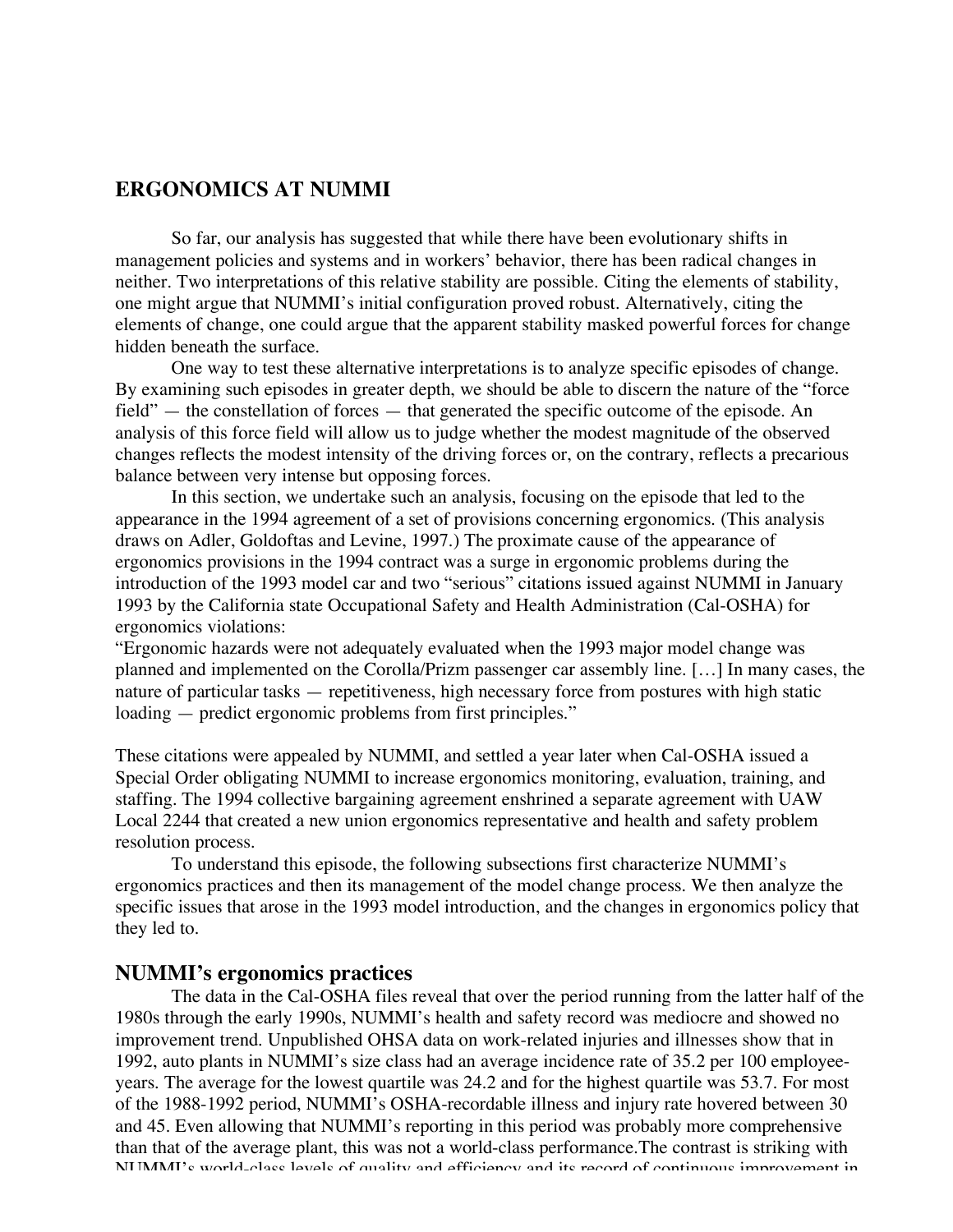1993, the rate of work-related injuries and illnesses remained stable and — as best one can compare across plants that have very different reporting practices — rather high.

Three characteristics of NUMMI's ergonomics policies contributed to its unimpressive record. First, NUMMI lacked ergonomics expertise. NUMMI's safety staff were generalists, and none had more than a few weeks in formal training in ergonomics. Moreover, the Safety department at NUMMI employed a staff of only nine for a workforce of 3700, which compares unfavorably with, for example, the situation at Toyota's Kentucky plant where they have a staff of some 24 people for a workforce of around 6000. The NUMMI Pilot Team that laid out the assembly line for the 1993 model change — of which more below — had little or no ergonomics training nor access to specialized ergonomics expertise in the Safety Department. Even the Ergonomics evaluation teams received very limited training.

Second, even though NUMMI had a policy of job rotation, rotations were not specifically designed to balance the ergonomic stresses of the different workstations. Such a balance is often difficult to achieve within the individual work team because; for example, all the jobs may require similar motions that stress the same muscles or joints.

Third, NUMMI relied on Toyota's ergonomics evaluation methodology, but this methodology was weak in some key areas. It gave little consideration to vibration and did not highlight such ergonomically stressful postures such as extended joints and fine finger motion.

Alongside these policy considerations, a interrelated set of informal factors discouraged improvements on the ergonomics front. First, some senior managers appear to have set a negative tone by focusing more on weeding out the minority of "gameplayers" who faked injuries than on the solving the real ergonomic problems in the plant.

Second, the Assistant Mangers — who were the key people responsible for leading health and safety related efforts on the shopfloor —paid little attention to ergonomics. As one Safety Department employee put it, "Assistant Managers are very busy people. In the past, management has harped on them for quality and productivity, so they've focused on what they're being pounded on — not health and safety."

Finally, Group Leaders — who, as the first level of management, were the key resources for identifying and rectifying dangerous and unhealthy job designs — reflected the ambiguity of the messages they received from the higher levels. Moreover, according to one union official, "Group Leaders at NUMMI are way overburdened. Management has kept the manufacturing headcount so lean that Group Leaders just don't have the time to work on health and safety issues."

If NUMMI management seemed to have paid little attention to ergonomics, their approach was not modeled on Toyota in Japan. The assessment of a number of our interviewees was that ergonomic problems were more frequent at NUMMI than at its Japanese sister plant. According to UAW safety representative Enos,

"The Japanese work harder and smarter. They minimize health and safety problems because managers there take a more serious attitude to solving the worker's problem. Their Group Leaders have more time to devote to health and safety issues. They have fewer parts fitting problems. And they move people off the line by their early thirties."

In part, Toyota's Japanese plants had fewer ergonomic problems because their production workforce was young, all-male, and physically homogeneous. But the ratio of the safety and health staff to workers was also five times higher at Takaoka than at NUMMI. The Japanese health and safety staff typically did not have advanced degrees in ergonomics, and they needed to call in trained specialists from Toyota's headquarters' staff to tackle any more complex problems. Nevertheless, the plant staff brought to their task the benefit of an extensive knowledge of the jobs and equipment, and the headquarters staff was close by.

NUMMI management's relative neglect of ergonomics was mirrored by the union Local.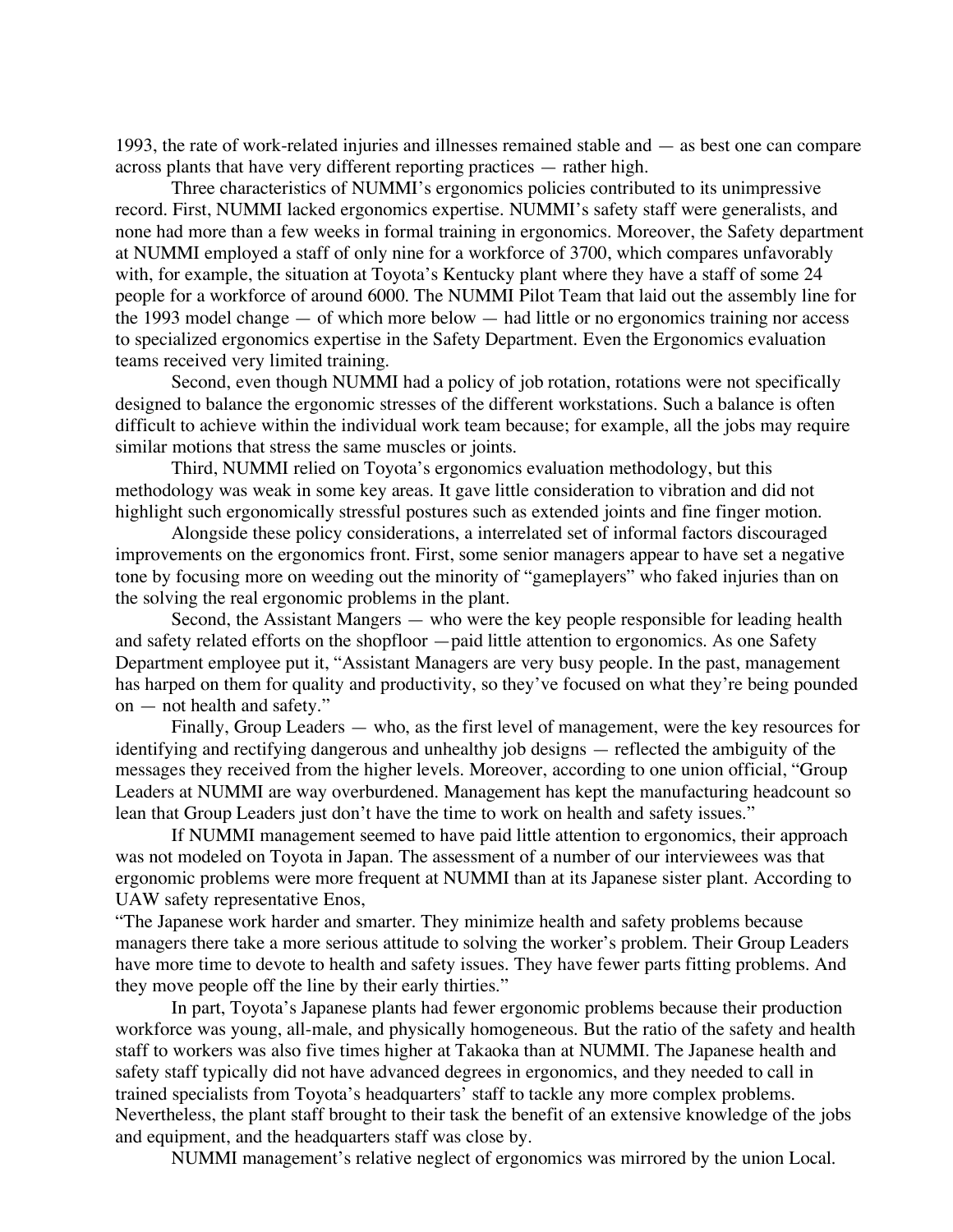more urgent than health issues which over time lead to illnesses. The Local's newspaper mentioned ergonomics issues only four times between March 1986 and October 1992.

By 1992, the US Big Three auto companies had already agreed to create two or more ergonomics representatives in larger plants, and national agreements between them and OSHA had stipulated ergonomics training and evaluation procedures. NUMMI was thus significantly behind the industry norm.

#### **NUMMI's model change process**

Model changeovers are very stressful times for auto plants and their workers. In this subsection we analyze NUMMI's approach to the management of model changes to understand how that approach interacted with a weak ergonomics foundation to create a breakdown.

Unlike the traditional Big Three approach, NUMMI's management of the model change process — patterned closely on Toyota's — brought together the knowledge of workers, design engineers, manufacturing engineers, and suppliers, and brought all this knowledge together very early in the changeover process. More than two years before the August 1992 start of production of the 1993 model, an engineering team from NUMMI and a group of NUMMI suppliers were visiting Japan to work with Toyota's designers. By early 1991, a Pilot Team of line workers, made up of one Team Leader from each production group, was visiting the Takaoka plant to help design the new line. Toyota's Takaoka plant had begun production of the new model Corolla in summer 1991. NUMMI based most of its large-scale changes on the innovations already implemented at Takaoka, but a host of smaller-scale adaptations and innovations were specific to NUMMI.

This early interaction helped in the joint optimization of product and process parameters. The NUMMI team was particularly important in this process for the Prizm. While the Prizm was essentially a variant of the Toyota Sprinter, GM had requested numerous changes to its interior design, and the Pilot Team was the first to build the complete car. Toyota design engineers in Japan incorporated numerous design changes proposed by the team to facilitate production. For example, one small lever that helped attach the door latch was a bit too short to be reached easily. When a Pilot Team member suggested that the lever be extended a half inch, design engineers incorporated the change. It was a minor alteration, but one that saved a few seconds for each car and made the task easier to perform.

Suppliers played a key role in this fast model changeover process. But even the more experienced of NUMMI's North American suppliers had difficulty performing such a rapid model change. A GM supplier might build up its inventory from the normal four-weeks supply to eight weeks and then have a cushion of those eight weeks plus many more weeks that the GM plant was closed to retool and fine-tune its production process. With just-in-time deliveries, however, NUMMI suppliers could not build up a buffer, and NUMMI was closed only one week between the close-out of the old model and the start of production on the new. As a result, changeover management required considerable manufacturing and engineering expertise on the part of NUMMI suppliers and extensive interaction with NUMMI engineers.

Traditional Big Three model changes required plant closures of up to twelve weeks or more. Workers would be laid off and would receive unemployment benefits, often with supplements approximating full pay. At NUMMI, the plant was closed for only a week. A year in advance, workers had been warned that they would be required to use a week of their vacation during this period

When NUMMI reopened, the team members returned to new jobs. Instead of producing some 400 cars a shift, they began with four or five cars a day, trying to attain a 60-second cycle time per vehicle, but stopping after each assembly was complete to identify the sticking points. As the production process began to work more smoothly, production volumes grew. Output went from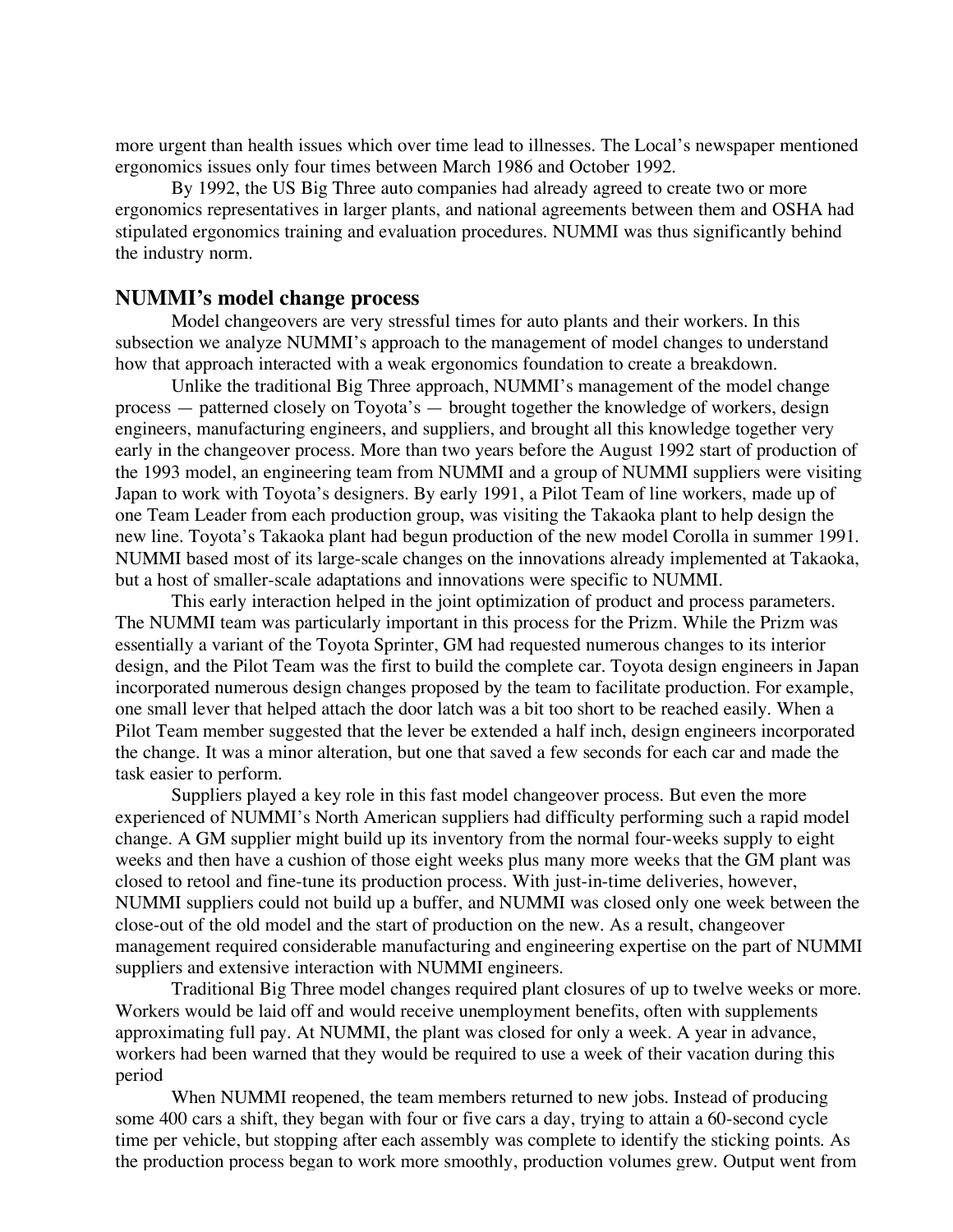determined to be overloaded. As problems arose, workers, Pilot Team members, and engineers all worked together to kaizen the production process.

### **The '93 Changeover**

When production restarted in August 1992, everyone at NUMMI quickly discovered that they were facing a greater-than-normal number of unexpected "fit" and "workability" problems. Many parts of the car simply did not fit together: some parts could not be installed, and others did not align with adjacent parts. Gaps formed between pieces of the interior, and cars rattled when they were driven. Even when the parts did fit, the ease with which they could be assembled workability — was often seriously deficient.

Several factors contributed to these problems. First, NUMMI had shifted from Japanese to North American suppliers for numerous parts, and as a result, 36 new suppliers were added to NUMMI's supply base for the '93 models. Second, many part designs had been altered in Japan in the course of the very close teamwork between Toyota engineers and their local suppliers, but not all the corresponding changes had been incorporated into the drawings and specifications communicated to NUMMI's US suppliers. Third, only two out of a total of 34 Pilot Team members had prior major model change experience. The others often felt overwhelmed and had difficulty knowing how to prioritize their efforts.

The result was serious quality problems; poor parts fit overall reduced the cars' overall quality. In addition, productivity fell. Parts that should have taken 10 seconds to snap into place were taking 20 or 30 seconds. With a cycle time of 60 seconds, that difference could require that the line be stopped repeatedly.

The workability problems also had a direct effect on workers' health and safety. When parts did not fit well, workers forced them in place by pushing, wrenching, and jerking. These problems were compounded by the suspension of job rotation during the model changeover. Rotation might have reduced the injury rate as workers moved to jobs that used different muscles and off jobs that were particularly likely to cause injury. At the same time, however, rotation would have reduced productivity and quality, because workers were not yet fully trained on all the jobs performed by their teams. NUMMI's plan was to increase rotation to a second job within the team only when all members of the team had mastered their primary job. The end result was a spike in ergonomic injuries and illnesses. In the month following the start of production, the number of workers recorded on the company's OSHA-200 logs as missing work because of work-related injuries and illnesses increased by 12 percent compared to the year before.

According to Gary Convis, NUMMI's vice-president for Manufacturing and Engineering, the unanticipated workability problems set off a vicious cycle. As the ergonomic problems worsened, absenteeism grew. Pinched for labor power, Team Leaders had to work as replacements instead of substituting for team members being cross-trained on their secondary jobs. The delay in cross-training in turn impeded the resumption of rotation. As a result, team members had to work long hours on what were often physically stressful jobs, which led to more ergonomic problems and more absences.

NUMMI reacted by focusing on the root causes: part fit and workability. With welldesigned parts and jobs, the parts would fit together easily and the jobs would not require stressful pushing or reaching. NUMMI management focused on long-term solutions that would benefit both safety and performance.

However, this approach de-emphasized short-term countermeasures such as job rotation that might help safety albeit at the expense of quality or productivity. As a result, injuries continued to increase. In October, the union called in Cal-OSHA. A Cal-OSHA inspector visited the factory and came away unimpressed by NUMMI's responses to the problems. The citations noted, "Serious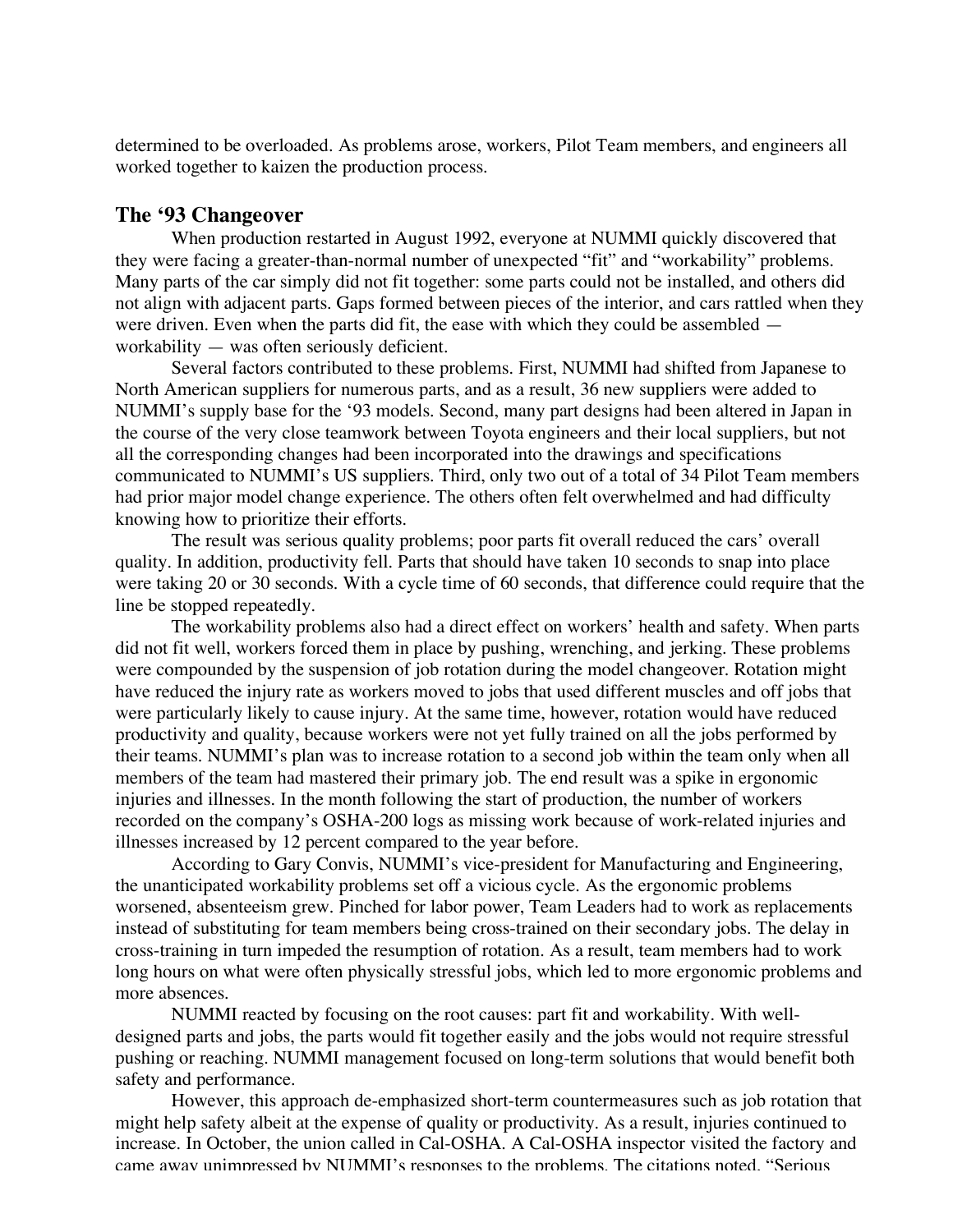[had] increased alarmingly." In addition, NUMMI did not respond quickly enough to correct the "numerous ergonomic hazards on the 1993 Model Corolla/Prizm assembly line."

#### **Management reaction: The 1995 truck line launch**

Following a Toyota policy, NUMMI conducted a hansei — translated as reflection-review — soon after the '93 model passenger car line reached full production. Before the lessons had time to fade, top management, section managers, Assistant Managers, Group Leaders, and Pilot Team members analyzed the launch. Topics included everything from the master schedule to training plans to workability and safety issues. NUMMI even sent out a questionnaire to their suppliers to capture their lessons learned. Each section prepared summaries of its performance against its targets, pointing out problems, and proposing countermeasures for the next project.

The review of the '93 changeover led plant management to accord a high priority to health and safety in both the company's strategic plan and the planning for the upcoming 285T (Tacoma) truck launch. The goal NUMMI set for 1995 was to cut the overall plant injury rate by 30 percent.

In the '93 changeover, each section had used one- or two-inch thick binders inherited from the prior launch as a basis for their own work. NUMMI captured lessons from the '93 reflectionreview in revisions to this changeover management documentation. NUMMI also diffused lessons to the 285T team by ensuring some staffing continuity: the 285T Pilot Team was selected from among Team Leaders who had worked on at least one or two previous major model changes.

With a greater focus on ergonomics, the 285T project was managed rather differently than the '93 changeover. Unlike in the '93 Pilot Team members, the 285T Pilot Team members were given extensive ergonomics training. Toyota and NUMMI engineers worked with the Pilot Team to make the 285T easier to assemble than its predecessors. NUMMI's Quality department put more emphasis on workability issues than in the '93 case, spending a lot of time analyzing parts before and after each pilot. The Quality department also established better communications with suppliers, and suppliers in turn were able to respond more rapidly to design changes. NUMMI and the Toyota Supplier Support Center (based in Lexington, Kentucky) worked with suppliers who had been the locus of difficulties in the '93 changeover. Unlike previous changeovers, the policy in the '94 truck line changeover was to ensure that all Team Members rotated between at least two jobs from the very first vehicle. Plant management made full rotation the standard policy for all production teams on both the truck and passenger car lines.

As a result of these combined efforts, workability and part fitting problems at the start of production were significantly reduced. Whereas during the '93 launch, some 70 parts out of 1,000 required continuous inspection and repair, the corresponding ratio for the 285T launch was 20 out of 784. Within two months of the start of production, the plant was well ahead of its production goals. While the '93 passenger car changeover was scheduled to take 60 days to reach full output but took 77 days, the '95 truck changeover was scheduled to take 77 days (since management used the '93 changeover as its benchmark) but took only 48 days.

Moreover, the health and safety outcomes of this changeover were far superior to those of '93 changeover. In the first three months of the 285T launch, the truck area reported nearly 30 percent fewer injuries than during the prior year, and fewer than on the passenger line at the same time. This was a particularly impressive accomplishment, since in prior years, the truck line had had a worse health and safety record than the passenger car line.

#### **Workers' reactions**

In part, workers at NUMMI interpreted the relatively high rate of ergonomic problems in auto assembly plants in general, in regular production operations at NUMMI, and in NUMMI's 1993 changeover as technical problems — as the somewhat inevitable corollary of the inevitable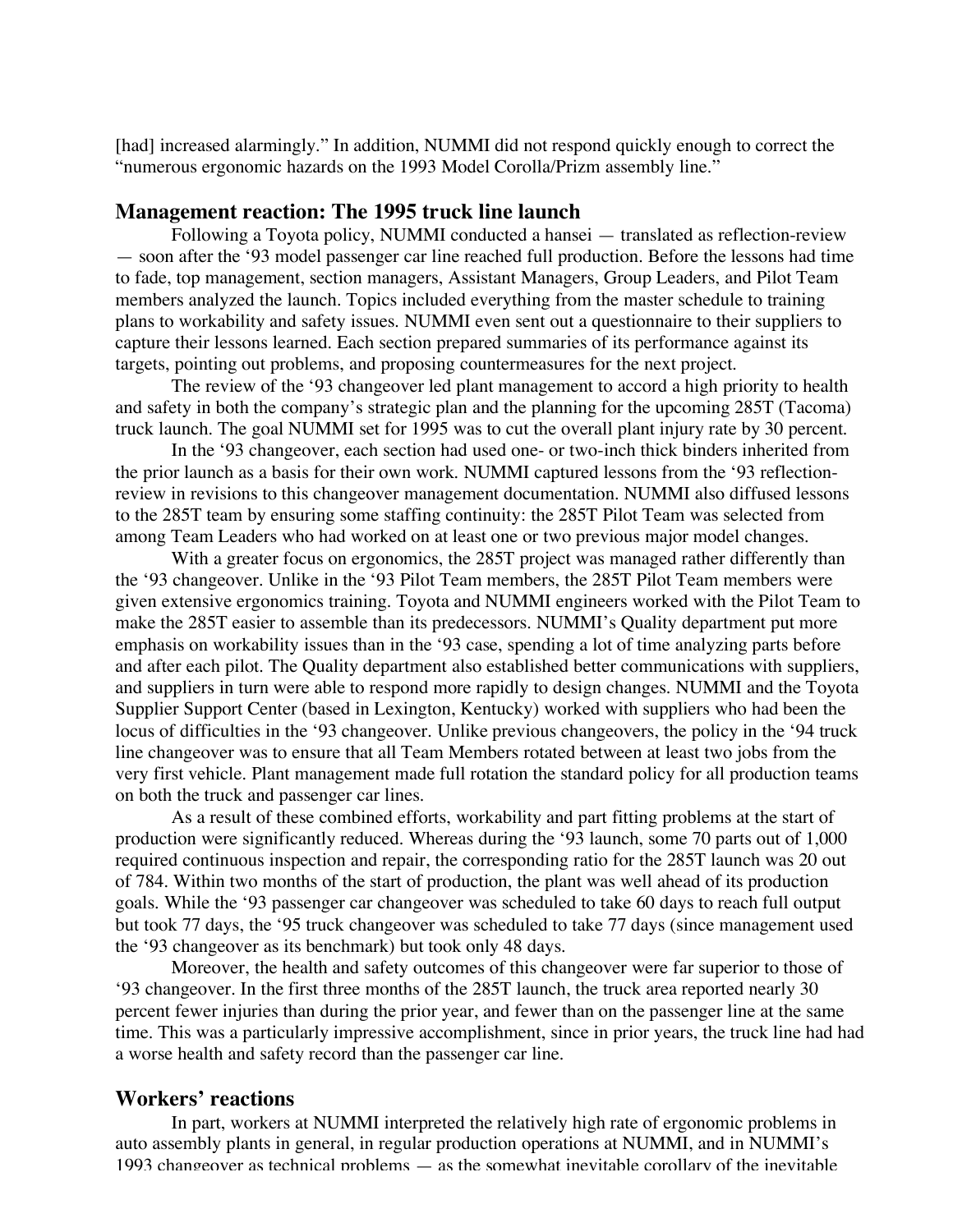these occupational injuries and illnesses at least in part to failures of NUMMI management to live up to its commitments. As such, workers saw these problems as cause for resistance and conflict rather than dialogue and patience.

The lack of an effective plan for dealing with convalescing workers was one cause of conflict. Employees diagnosed with work-related repetitive-motion injuries were supposed to be put on light-duty jobs. However, there were not enough such light-duty jobs. Moreover, workers returning from light-duty jobs sometimes found themselves reassigned to the jobs that had injured them in the first place.

Management's skepticism of workers' injury claims was a further source of conflict. Both management and union officials acknowledged that some workers "gamed" the workers' compensation system. Such workers claimed an injury when they were not hurt, when they were not as disabled as they claimed, or when the injury was not work-related. These cases cast a pall on all injury claims. Numerous workers we interviewed complained that they had been given lengthy runarounds in trying to prove that they had a work-related illness or injury.

As stories of colleagues who gamed the system proliferated, some Team Members came to distrust colleagues' claims of repetitive-motion injuries. In addition, norms at NUMMI encouraged workers to work through the pain. Complaining was frowned upon. In this atmosphere, workers sometimes delayed reporting their own injuries for fear of being labeled a shirker by peers or managers, thereby exacerbating the risk of more severe injury.

Workers and union officials were appreciative of the greater attention accorded health and safety starting in 1995. But they continued to express frustration at the difficulty they experienced in making ergonomic concerns heard. According to the UAW safety representative, some jobs such as those involving overhead work scored in the acceptable range in NUMMI's ergonomics evaluation, but nevertheless continued to cause strains; yet management appeared unwilling to analyze such jobs more carefully. Furthermore, "some Team Members still feel intimidated. They won't go to medical even when they are hurting." In short, line managers were not yet taking responsibility for safety and health issue.

The net result of the 1993 changeover problems and the ensuing events was a significant slip in the level of mutual trust between workers and management. Not surprisingly, this slip also contributed to changes at the UAW. In 1994, a year after the Cal-OSHA citations, the dissident People's Caucus won all major offices except President from the Administration Caucus.

On the one hand, we should not exaggerate the impact or significance of this change of leadership. Union and management continued to work together in a problem-solving mode to resolve grievances at the lowest possible level. They continued working together on issues such as policies concerning transfers between various parts of the plant, whether injured workers should receive preference over more senior workers for lighter jobs, and so forth. They continued to discuss normal union-management issues such as penalties for absences. There was no radical shift in the union's strategic posture nor in its ability to cooperate with management on issues of common concern. And in 1997, the Administration Caucus was voted back in.

On the other hand, the 1994 change in leadership did signal a change in tone. During the bargaining over the terms of the 1994 contract, the new leadership took the workforce out on strike. The strike lasted only one hour, but it symbolized the new assertiveness. The union leadership drew back somewhat from the cooperative decision-making process. And management seemed to make little effort to bridge the gap. For example, in 1966, when NUMMI fell behind its goal of a 30 percent drop in injuries, management decided to bring in a well-regarded outside consultant to completely revamp the safety system; the union, however, was not consulted on the decision, nor on the design of an ergonomics and safety training program the consultant put into place. This was consistent with a long-standing management tendency to reach out to the workforce while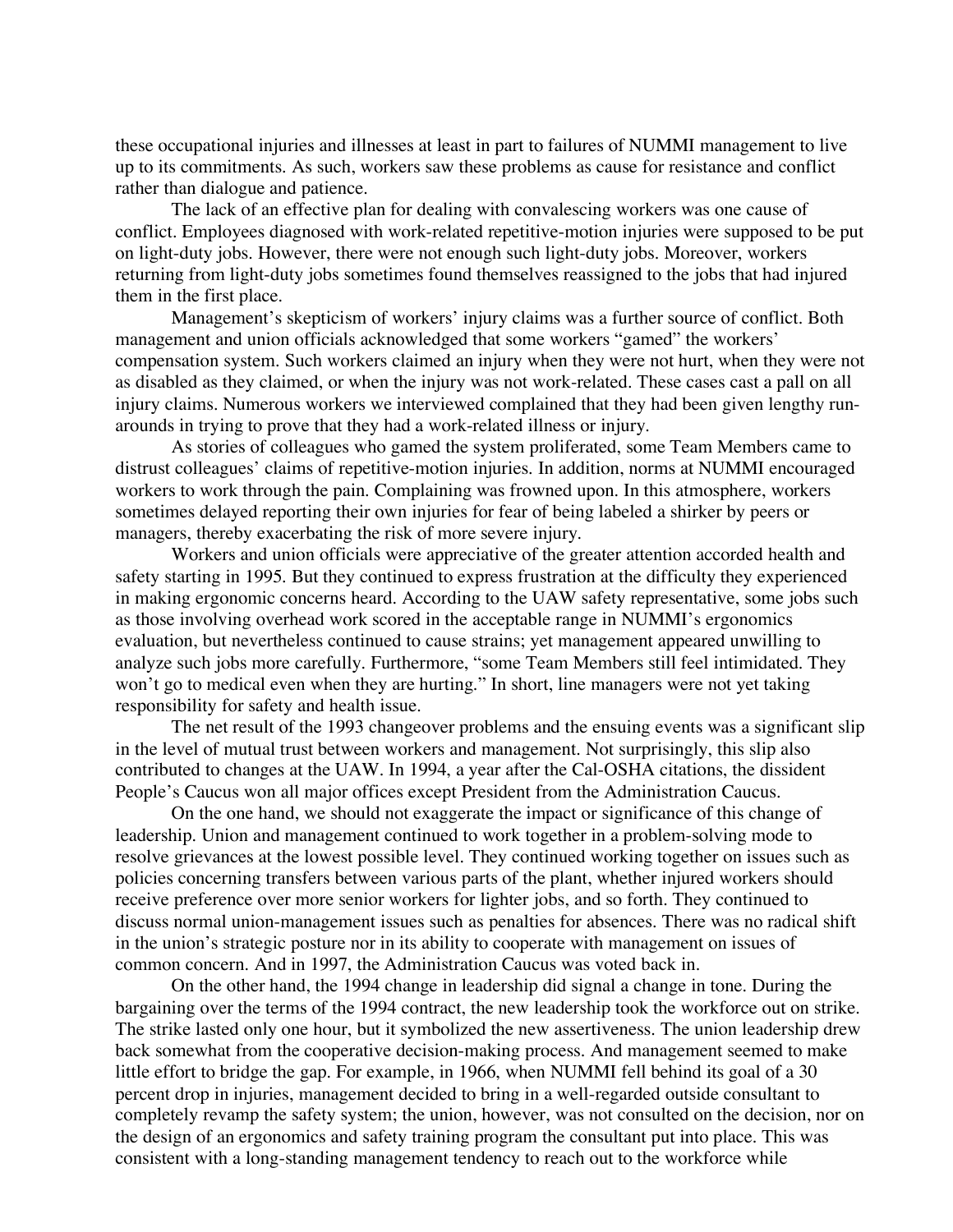# **FINDINGS**

Our analysis of this episode of conflict over ergonomics at NUMMI yields some provisional findings. First, NUMMI was a capitalist firm in a capitalist economy, and it had not magically eliminated divergent interests between management and workers. Second, this particular conflict nudged NUMMI a little further from its own ideal of dialogue and joint decision-making as a way of managing such divergences. Third, NUMMI emerged from this incident with improved capabilities in ergonomics and model changeover management. Finally, if these shifts in industrial relations and management capabilities were modest in magnitude, it was because workers, union, and management saw substantial common interests that counterbalanced their divergent interests, not because these actors were caught in a force field of powerful opposing forces in gridlock. As long as this shared understanding of common interests persisted, NUMMI's overall configuration was likely to be robust.

Stepping back from the ergonomics episode, then, how should we characterize this overall configuration and its evolution? Previous research suggests that hybridization is likely when overseas subsidiaries are established because regions differ in many ways, including their union and management styles and traditions, workforce skills, experiences and expectations, and the legal and regulatory setting. Further hybridization is likely as the unique history of each company and worksite plays out. In each setting, conflict and learning should lead to a distinct evolution.

In spite of these forces for hybridization, our analysis suggests that NUMMI implemented the Toyota production system rather thoroughly, and indeed increasingly thoroughly as it matured. Similarly, its administration and supplier relations were initially modeled on those of its Japanese parent, and the resemblance grew closer over time.

Human resource management and labor relations practices, on the other hand, began with significantly more hybridization, and their subsequent evolution was more complex. Some practices grew closer to the Japanese model, for example NUMMI's introduction of quality circles. Some practices appeared to serve as (more partial or more complete) functional equivalents to Japanese practices, for example the longer grow-in period (somewhat equivalent to Toyota's skill grades) and gainsharing (bonuses). Some practices served as substitutes for Japanese social patterns, for example the union participation in Team Leader selection (management legitimacy), and NUMMI's symbols of unity such as a common cafeteria (groupism). However, in yet other cases, NUMMI's evolution appears to have drawn it closer to US patterns: witness the creation of a union representative for ergonomics, the accomodation to women in the production workforce reflected by the shift to gender-neutral contract language, a growing range of American-style benefits, and the increasing formalization of roles and responsibilities.

The different extent of hybridization in production system, administration, supplier relations and industrial relations is the result of the relative power of the actors involved. Toyota saw many benefits and few impediments to the transfer of the production system. The transfer of the Toyota administrative system and supplier relations was a little more difficult because the relevant external actors — potential management recruits and US suppliers — had to be convinced to change their expectations. But these actors were relatively powerless vis-à-vis NUMMI. The transfer of Toyota human resource management and labor relations, on the other hand, had to accommodate powerful, organized, local actors — the UAW and Cal-OSHA — and more extensive hybridization was the natural result.

Our overall findings contrast with a common assertion in the international management literature that overseas subsidiaries will over time necessarily grow closer to local practices, rather than to home country practices. Some theories predict this based on an assumed desire by subsidiary management for autonomy from headquarters control; other predict it based on an assumed need for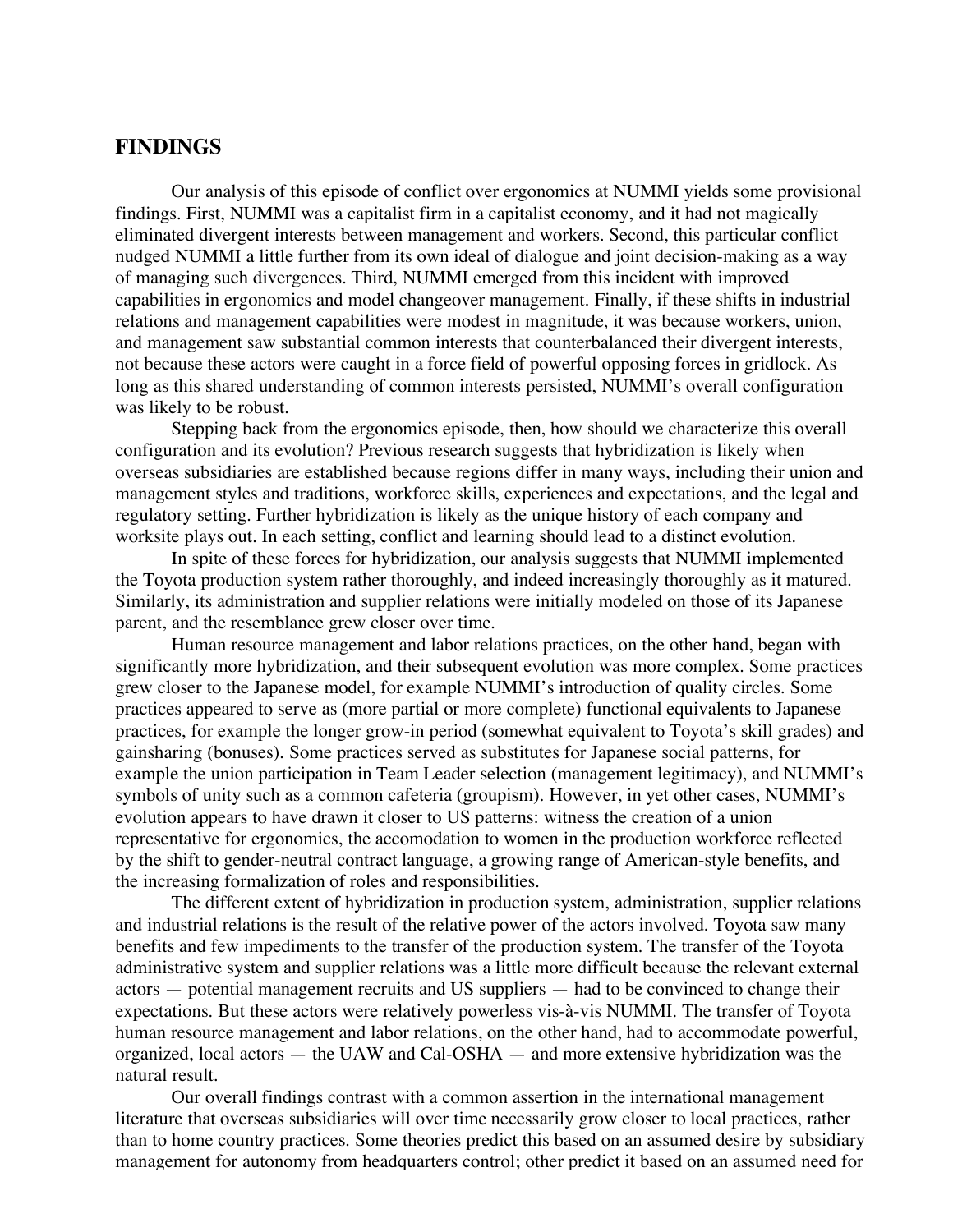by Oliver (1991), DiMaggio and Powell (1991), and Florida and Kenney (1991) for more sophisticated theory that can accomodate stronger notions of agency, strategy, and power.

# **CONCLUSIONS**

After over a dozen years of operation, NUMMI's experience thus provides mixed evidence for both the "best practices" and "societal effects" positions. Proponents of the best practices view can cite the fact that Toyota managed to transplant the bulk of the its production system as well as much of its administrative structure and supplier relations into NUMMI. As NUMMI has matured, practices in these domains grew closer to the Toyota model. Moreover, the transplantation was a success: NUMMI achieved quality and productivity close to world-class levels.

Proponents of the societal effects view, on the other hand, can point to the fact that NUMMI always claimed to be a hybrid model, tailoring its Japanese management system to its American workforce, union, regulations, and culture. NUMMI had to develop organizational systems that fit the US context, in particular in their labor relations. Even the production system showed signs of some adaptation to the US institutional, cultural and social context.

Overall, however, it is difficult to see NUMMI's hybridizations and adaptations as the germ of a distinct regional model. Rather, NUMMI's key features were those of the lean production model; the hybridizations we observe were in secondary features; and these hybridizations buttressed rather than reshaped the production system. The NUMMI case shows that such a transfer-with-secondary-adaptations can yield levels of performance that are close to world class.

NUMMI is one of the most studied plants in the world; but evaluations of both its technical and social performance have been contradictory. While its technical performance was close to that of its Japanese parent plant, gaps persisted. In social terms too, NUMMI's performance was mixed. Coming to the USA, Toyota had to adjust to a context of industrial unionism rather than enterprise unionism and to a workforce with very different expectations of work. NUMMI and the UAW forged a relationship that avoided most of the Big Three's traditional dysfunctionality. The new relationship also engendered noteworthy innovations in structures and processes for joint decisionmaking. However, our case analysis suggests that NUMMI did not manage to turn this relationship to significant advantage. A more effective union Local would have raised concerns about ergonomics earlier and more forcefully. A more proactive management would have worried less about weakening the union and more about listening to the collective voice it provided workers so as to stimulate organizational learning. And better organizational learning would have led to a faster rate of improvement in a broader range of indicators.

For our part, we conclude that NUMMI was not a stunning success that dominated its competitors on all counts, but nor was it a stunning failure — and this, in itself, was remarkable enough. NUMMI demonstrated that unionized American workers could achieve levels of productivity and quality very close to the constantly advancing standards set in Japan — a result that skeptics doubted was possible when NUMMI opened its doors. However, NUMMI did not set a new global standard for performance: Japanese plants maintained their lead in the technical dimension. Nor did NUMMI set a new global standard for industrial relations: Saturn in the US and at other plants in Europe created more collaborative and effective partnerships that were more advanced in the social dimension. But NUMMI was remarkable in its unrivaled combination of excellent performance and innovative industrial relations.

Optimists such as Adler (1993(b)) had hoped that the aggressive exploitation of the opportunities afforded by this unusual combination would lead NUMMI eventually to best its competitors in both technical and social dimensions. One might have imagined that the combination of the Japanese production system's enormous discipline — the foundation of Toyota's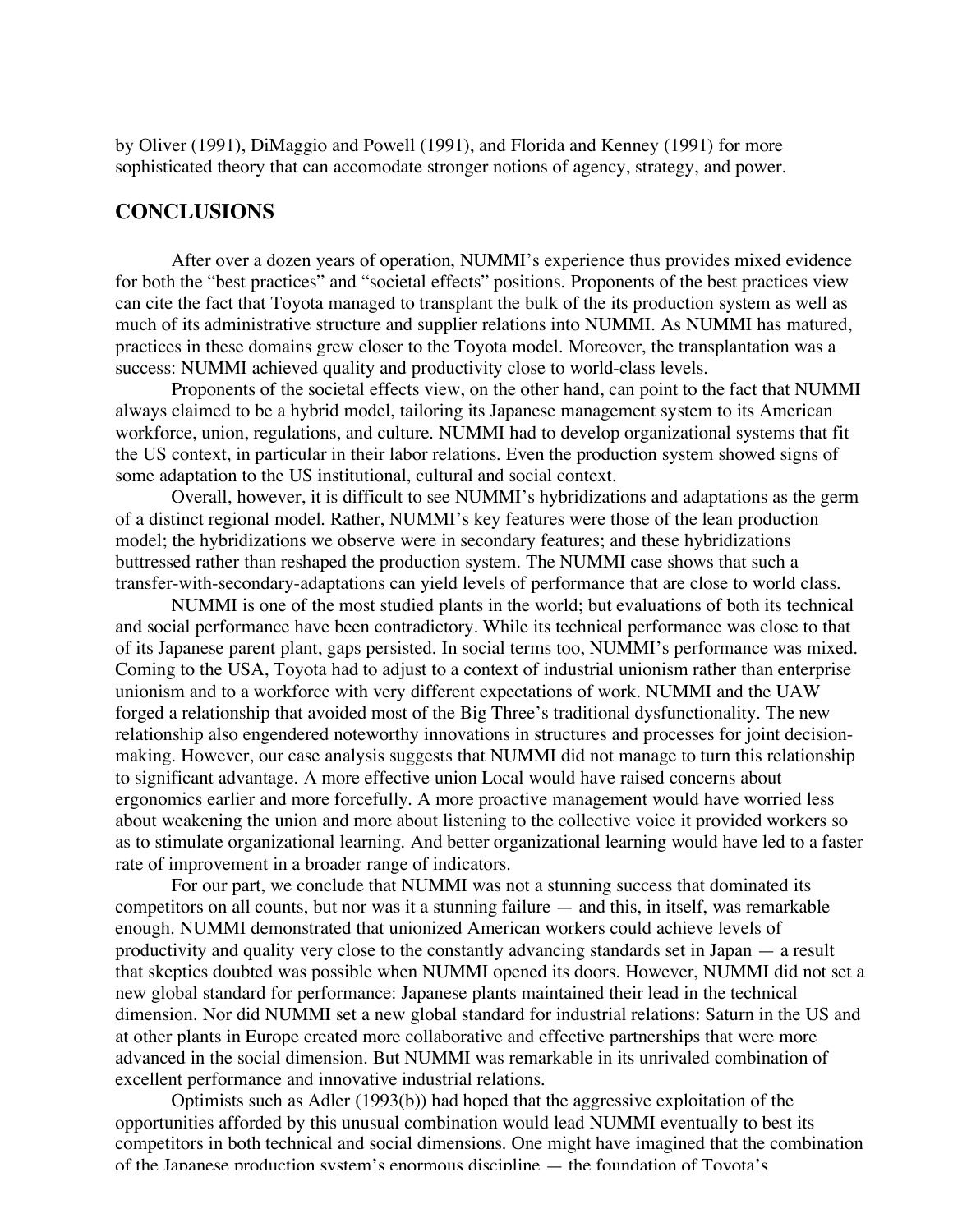advanced, production model, a model that overcame both the paternalism often attributed to Toyota and the underperformance often manifest in American firms. After all, the Toyota production system itself emerged from the hybridization of the Ford system within the Japanese context. But as of 1997 at least, this seemed to be out of reach.

It remains unclear how much of NUMMI's mixed record was due to idiosyncrasies of personality and history, and how much reflected deeper, structural limitations of the Toyota model. Corporate strategy, too, may be salient, since in Toyota's eyes, NUMMI was essentially a branch plant and a stepping stone to other North American investments, and it was therefore not likely to be the locus for fundamental innovation. Toyota was more innovative both technically and socially in some of its home-country plants (Fujimoto, 1996). Moreover, unlike GM at Saturn, Toyota had little incentive to develop a radically novel relationship with the UAW, given the latter's overall decline. Future research might help identify the most important of these constraints and the conditions under which they might be lifted.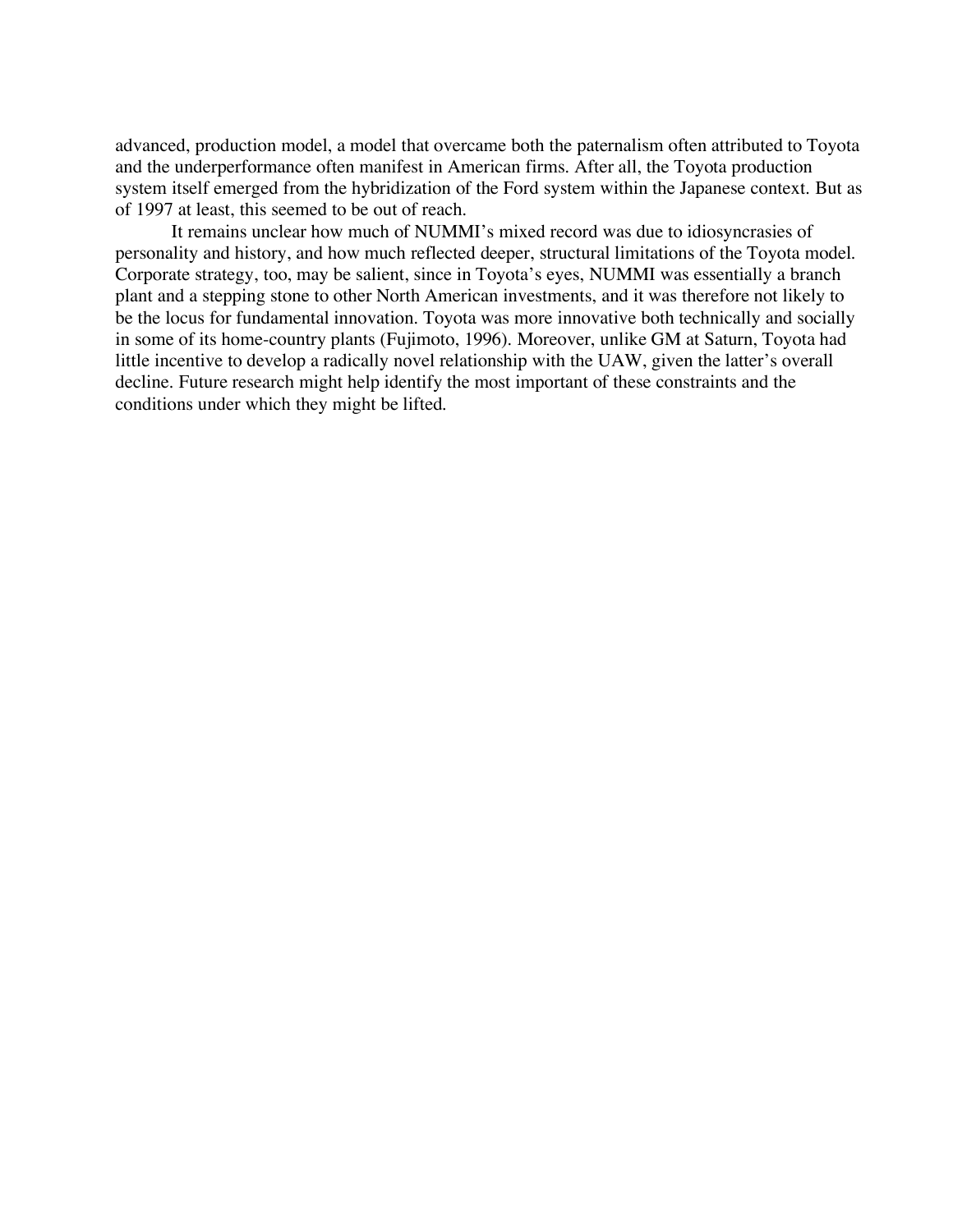# **References**

Abo, Tetsuo, ed., **Hybrid Factory: The Japanese Production System in the United States**, New York: Oxford University Press, 1994.

Adler, Paul S., "The New 'Learning Bureaucracy': New United Motors Manufacturing, Inc." in Staw and Larry Cummings, eds., **Research in Organizational Behavior**, pp. 111-194. Greenwich CT: JAI Press, 1993(a).

Adler, Paul S., "Time-and-Motion Regained," **Harvard Business Review**, Jan-Feb 1993(b), pp. 97- 108.

Adler, Paul S., "Hybridization of Human Resource Management at two Toyota transplants," in Jeffrey Liker, Makr Fruin, and Paul S. Adler (eds), **Remade in America: Transplanting and transforming Japanese production systems**, New York: Oxford University Press, forthcoming (a).

Adler, Paul S., "Teams at NUMMI," in J.-P. Durand, J.J. Castillo, and P. Stewart (eds.), **Teamwork in the Automotive Industry**, New York: Oxford University Press, forthcoming (b).

Adler, Paul S., Barbara Goldoftas and David Levine, "Ergonomics, Employee Involvement, and the Toyota Production System: A Case Study of NUMMI's 1993 Model Introduction," **Industrial and Labor Relations Review**, April 1997.

Boyer, Robert, and Freyssenet, Michel, "The emergence of new industrial models," **Actes du GERPISA**, 15, July 1995: 75-145.

Brown, Clair, and Michael Reich, "When does cooperation work? A look at NUMMI and GM-Van Nuys," **California Management Review**, 31, 4, Summer 1989, pp. 26-37.

Childs, Bill, Inside Track, NUMMI newsletter**,** Sept-Oct 1994, p. 2.

Cole, Robert, **Japanese Blue Collar**, Berkeley: University of California Press, 1979.

Cusumano, Michael A., **The Japanese Automobile Industry**, Cambridge, MA: Harvard University Press, 1989.

DiMaggio, Paul J., and Walter W. Powell, "Introduction," in Walter W. Powell and Paul J. DiMaggio, eds., **The New Institutionalism in Organizational Analysis**, pp. 1-40, Chicago: University of Chicago Press, 1991.

Florida, Richard, and Martin Kenney, "Organization vs. culture: Japanese automotive transplants in the US," **Industrial Relations Journal**, 22, 3, Autumn 1991: 181-196.

Florida, Richard, and Martin Kenney, "Transplanted organizations: The transfer of Japanese industrial organization to the US," **American Sociological Review**, 56, 1991: 381-398.

Fujimoto, Takahiro, "An evolutionary process of Toyota's final assembly operations: The role of